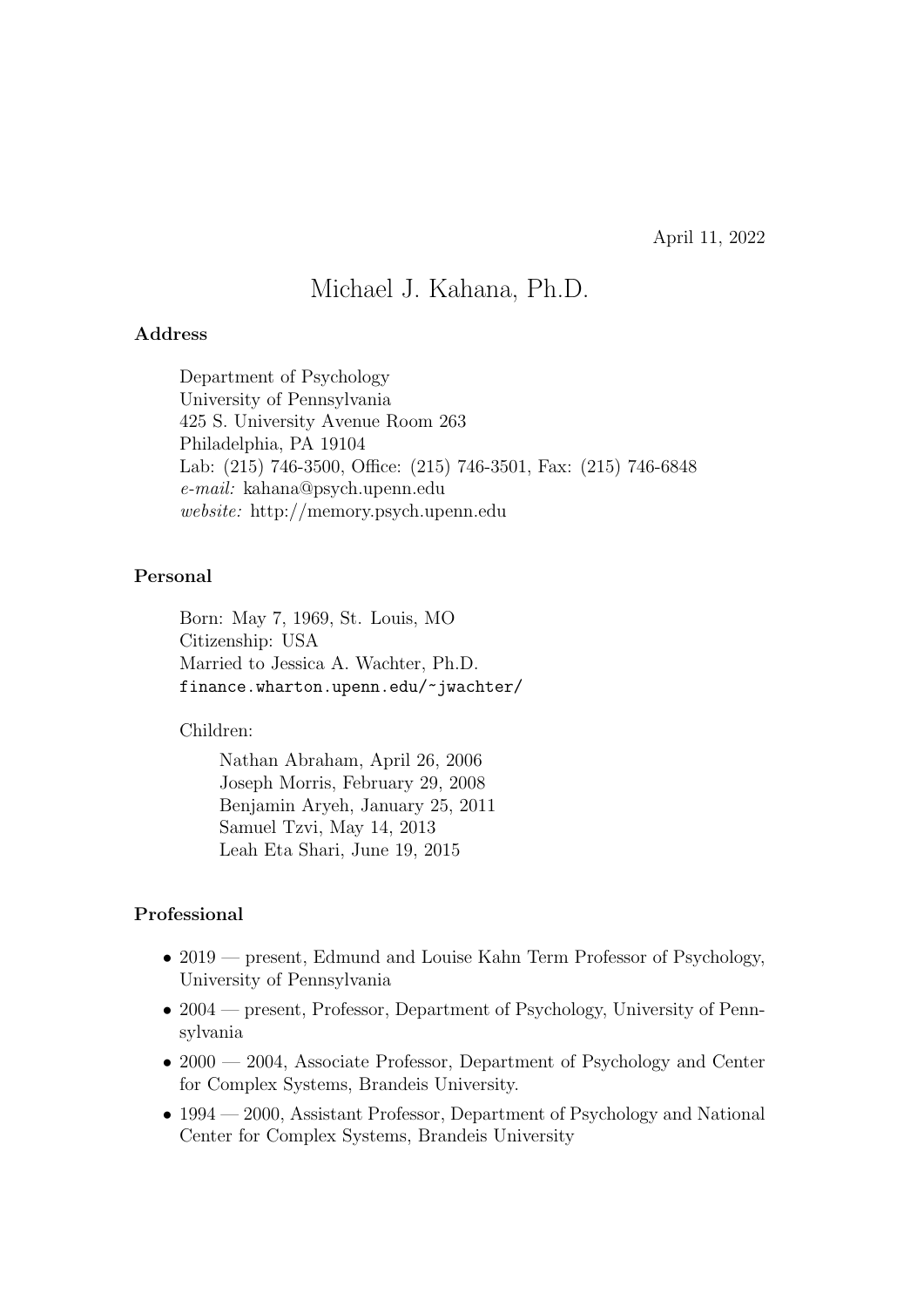### Education

- 1989 B. A., Case Western Reserve University.
- 1993 Ph.D., University of Toronto (Psychology); (Ph.D. Thesis: *Interac*tions between item, associative, and serial order information, B. B. Murdock, chair).
- 1993–1994 Postdoctoral Fellow, Harvard University (Psychology). Individual National Research Service Award (N.I.H. Grant NS09559, Sponsor: W. K. Estes) A temporal coding model of human memory)

#### Honors and Awards

- Grossman Award, Society of Neurological Surgeons, 2021
- Invited Address Wu Tsai Symposium, Stanford University, 2020
- Plenary Address World Society for Stereotactic and Functional Neurosurgery, New York, NY, 2019
- Howard Crosby Warren Medal, Society of Experimental Psychologists, 2018.
- Mid-Career Award, *Psychonomic Society*, 2018
- Troland Award, National Academy of Sciences, 2010.
- Fellow, *Society of Experimental Psychologists*, 2008
- Fellow, American Psychological Society, 2010
- Merritt-Putnum Distinguished Lecture American Epilepsy Society, 2017
- Keynote address, The 6th International Conference on Memory, 2016
- Plenary address 40th Annual Meeting of the Society for Mathematical Psychology, Irvine, CA, 2007
- Plenary address Computational Cognitive Neuroscience Conference, Houston, 2006

#### Editorial Activities

- Associate Editor: Psychological Review, 2015 2021
- Associate Editor: *Cognitive Psychology*,  $2005 2009$
- Associate Editor: *Memory & Cognition*, 2001 2005
- Guest Editor: NeuroImage special issue "New Horizons for Neural Oscillations", 2014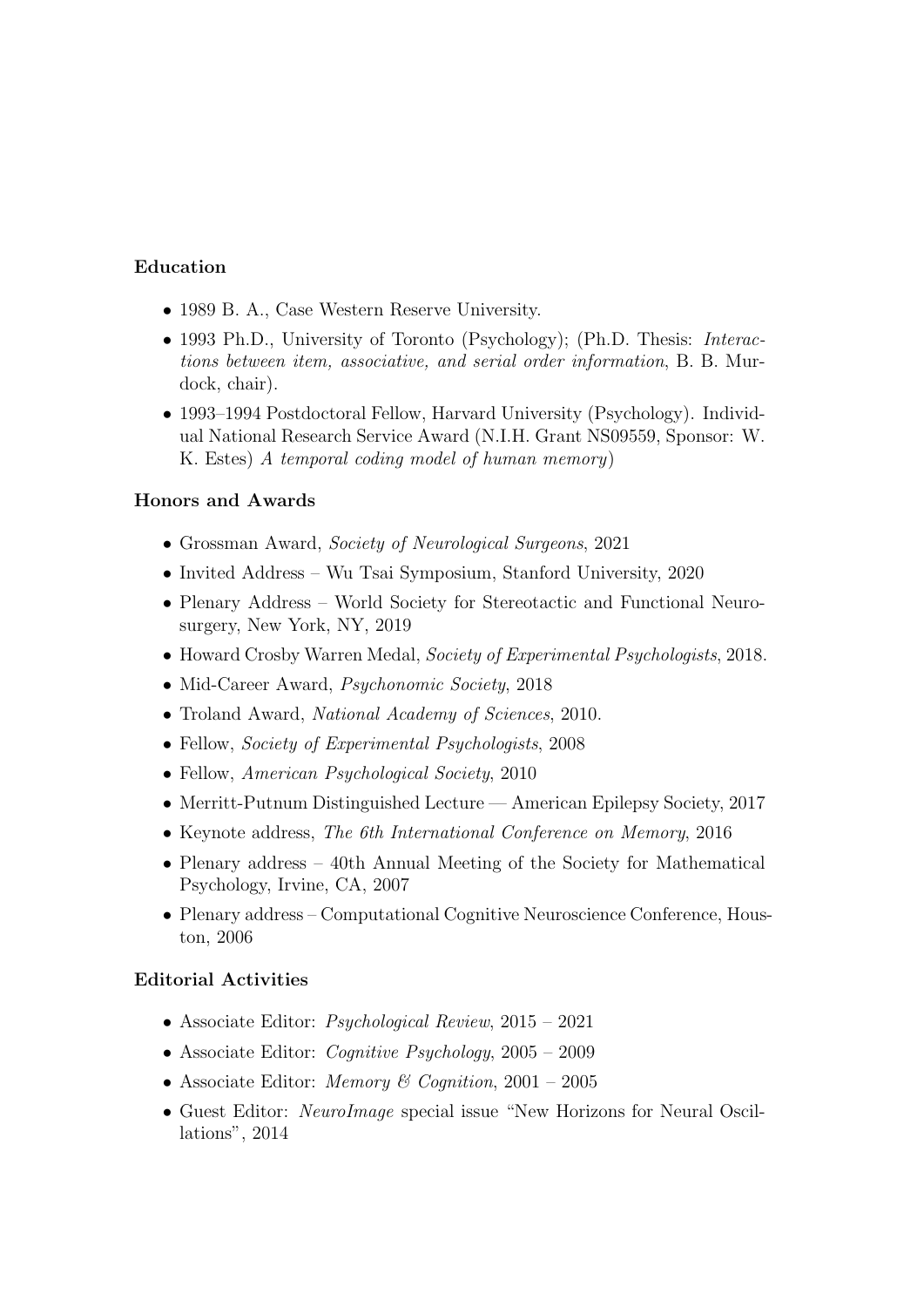- Consulting Editor: Journal of Experimental Psychology: General, 2008 2010
- Consulting Editor: Journal of Mathematical Psychology, 2012 –
- Consulting Editor: *Psychonomic Bulletin*  $\mathcal{B}$  *Review*, 2005 2007.
- Consulting Editor: *Memory & Cognition*,  $1997 2001$ .
- Consulting Editor: Journal of Experimental Psychology: Learning, Memory and Cognition, 1999 – 2001.

#### Patents

- Kahana, M. J. and Rizzuto, D. S. (2019). Method and apparatus for improving cognitive performance. U.S. Patent No. 10,449,359. U.S. Patent and Trademark Office.
- Kahana, M.J., and Rizzuto, D.S., Method and apparatus for improving cognitive performance through cortical stimulation, US20190282815A1, patent pending

#### Other Professional Activities

- Founder and Organizer of the Context and Episodic Memory Symposium, an annual meeting since 2002
- Director of graduate studies, Psychology Graduate Group, University of Pennsylvania, 2008-2011
- Chair of the 2010 meeting of the *Society of Experimental Psychologists*
- Member, BBBP-4 (Cognition and Perception) study section, Centers for Scientific Review, National Institutes of Health, 2003–2007
- Member, Scientific Advisory Board of the International Cogitate Team
- Member, Advisory Board, Princeton Neuroscience Institute, 2012
- Organizer 39th Annual Meeting of the Society for Mathematical Psychology, 2006
- Member, Advisory Panel. Doris Duke Charitable Foundation, 2005
- Member, Advisory Panel. N.I.H. Silvio O. Conte Center for Neuroscience Research: Cognitive and Neural Mechanisms of Conflict and Control (Princeton University), 2003
- N.I.M.H. First Award, 1996
- Invited Colloquia: Albert Einstein College of Medicine, Albert-Ludwigs-Universität Freiburg, Boston University, Brandeis University, Brown Uni-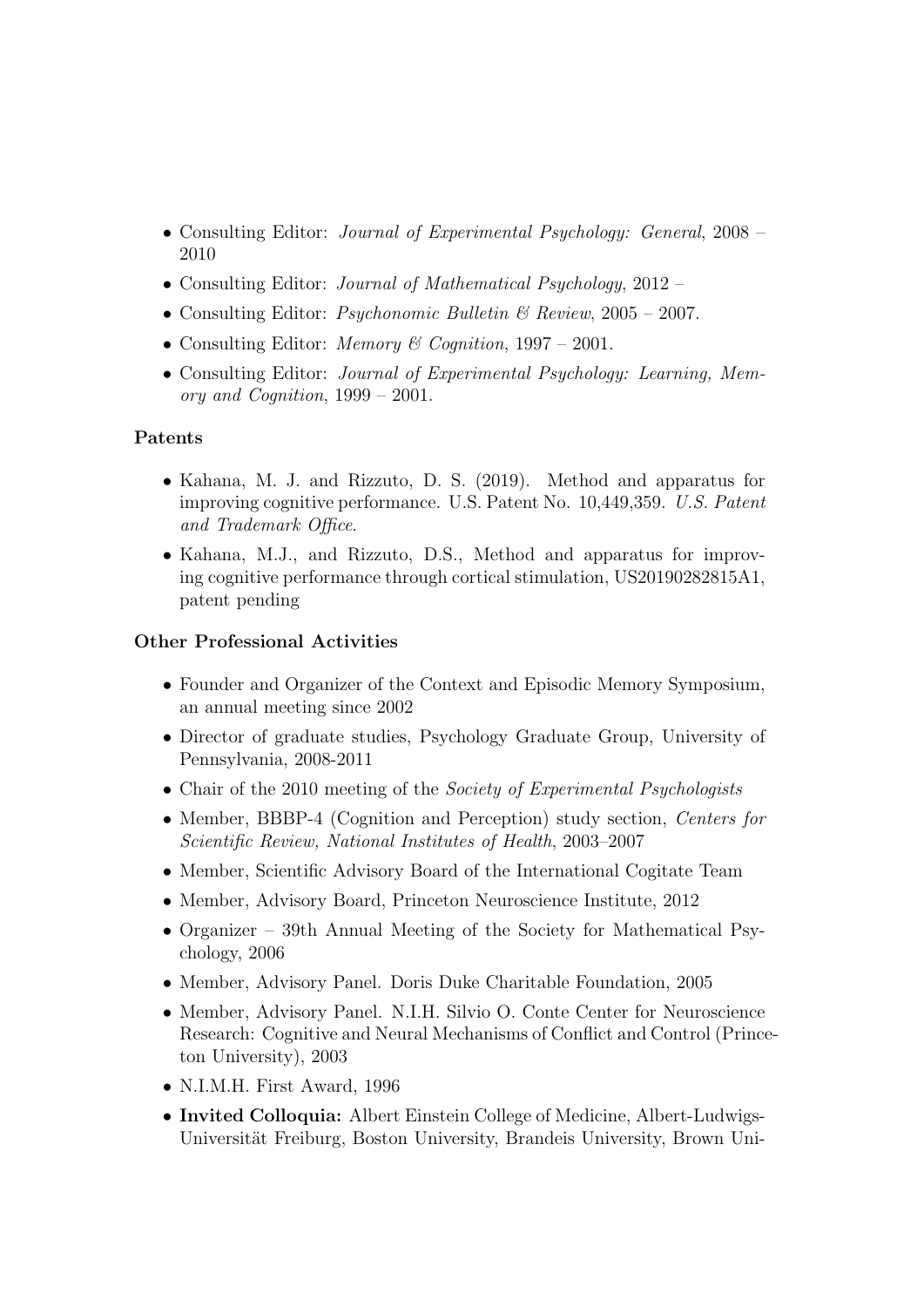versity, California Institute of Technology, Carnegie Mellon University (2), Columbia University (Psychology), Columbia University (Neuroscience), Cornell University, Courant Institute (NYU), Dartmouth College, Donders Institute, Nijmejen, Netherlands, Duke University, Harvard University, Hebrew University (Psychology), Edmund and Lily Safra Center for Brain Sciences (Jerusalem), Hungarian Academy of Sciences, Indiana University (2), Jerusalem Brain Institute, Johns Hopkins University, Max Planck Institute-Berlin, McGill University, Monell Research Institute, Montreal Neurological Institute, National Institute of Neurological Disorders and Stroke, New York University (2), Northwestern University, Ohio State University (2), Princeton University, Rutgers University, Salk Institute, Shriver Center, Stanford University, Swiss Federal Institute of Technology (EPFL), Syracuse University, Tel Aviv University, Thomas Jefferson University, Tufts University, University of California, Davis, University of California, Irvine, U.C.L.A. School of Medicine, U.C.L.A Psychology, University of California, San Diego, University of California at San Francisco, University of Delaware, University of Massachusetts at Amherst, University of New Mexico, University of Toronto, University of Zurich, Switzerland, Washington University, Weizmann Institute of Science, Williams College, Yale University (2).

### Professional Society Memberships:

- Psychonomic Society
- Society for Neuroscience
- American Psychological Society (Elected Fellow)
- Memory Disorders Research Society
- Society for Cognitive Neuroscience
- Society for Mathematical Psychology
- Society of Experimental Psychologists

#### Grant Support

- MTEC-20-06-MOM-013 (U.S. Army Medical Research and Development Command). Restoring memory with task-independent semi- chronic closedloop direct brain stimulation and non-invasive closed-loop stimulus timing optimization. M. J. Kahana, P.I. \$3,409,954, Jan, 2020 - Sept 30, 2022
- NIH/NINDS Grant U01 NS1113198 Using Direct Brain Stimulation to Study Cognitive Electrophysiology. M. J. Kahana, P.I. September 15, 2019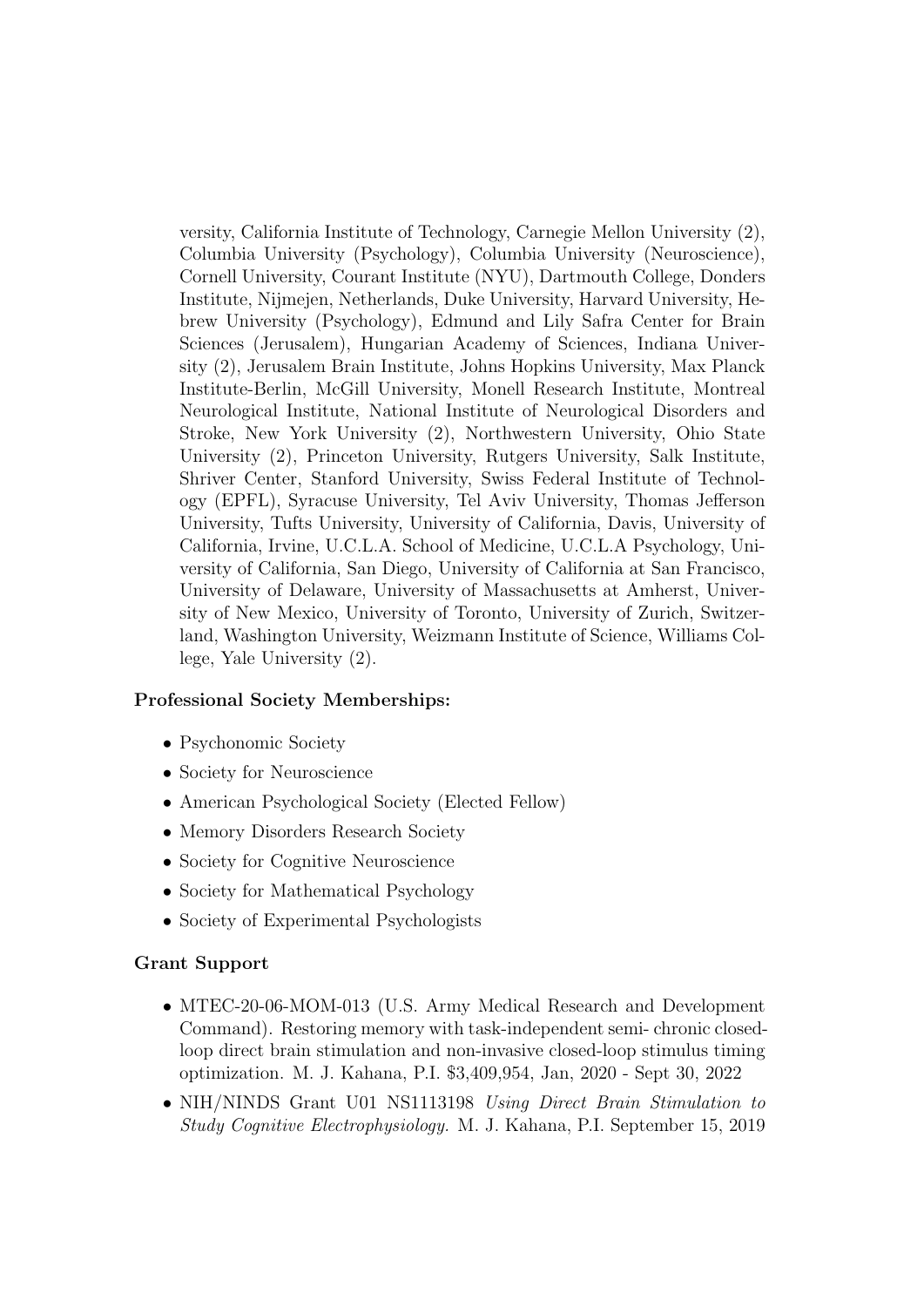$-$  June 30, 2024. (total cost=  $$6,851,486$ ).

- NIH/NINDS Grant R01 NS106611 Targeted closed-loop intracranial brainstimulation to improve episodic memory. M. J. Kahana, P.I. June 01, 2019  $-$  May 31, 2024. ( total costs  $=$  \$3,140,044 )
- NIH Grant 4R01 MH55687 Associative Processes in Episodic Memory. M. J. Kahana, P.I. May 5, 2016 – January 31, 2021. \$250,000 annual direct costs.
- NSF/CRCNS Grant NSF 1724243 US-German Research Proposal: Role of place and grid cells and phase precession in human spatial and episodic memory. J. Jacobs, P.I., M. J. Kahana, Co-P.I. November 1, 2017 – October 31, 2020. \$60,000 annual direct costs.
- NIH Grant 3R01 MH61975 Electrophysiology of Human Spatial Cognition. M. J. Kahana, P.I. March 1, 2014 – January 31, 2020. \$263,131 annual direct costs.
- DARPA RAM Cooperative Agreement N66001-14-2-4-032 Memory Enhancement with Modeling, Electrophysiology, and Stimulation. M. J. Kahana, P.I. July 16, 2014 – January 31, 2020. \$4,758,025 annual direct costs.
- NIH Grant R21 AG048233 A model-based approach to understanding memory impairments. M. J. Kahana, P.I. August 15, 2015 – May 31, 2017. \$150,000 annual direct costs.
- Educational Testing Service Grant EEG Correlates of Engagement. M. J. Kahana, P.I. August 15, 2013 – December 31, 2014. \$41,445 annual direct costs.
- NIH Grant 4R01 MH55687 Associative Processes in Episodic Memory. M. J. Kahana, P.I. May 1, 2011 – May 4, 2016. \$300,386 annual direct costs.
- NSF grant 1058886 Retrieved Context Models of Episodic Memory. M. J. Kahana, P.I. June 1, 2011– May 31, 2014. \$93,600 annual direct costs.
- NIH Grant 2R01 MH61975 Electrophysiology of Spatial Cognition. M. J. Kahana, P.I. Sept 26, 2007 – July 31, 2013. \$252,687 annual direct costs.
- NIH Grant 1R21 NS067316 Intracranial EEG for Neuronal Oscillatory Contingency during Cognitive Tasks. M. J. Kahana, P.I. September 30, 2009 – August 31, 2012. \$163,228 annual direct costs.
- NIH Grant R90 DA023424 Integrated Interdisciplinary Training in Computational Neuroscience. M. J. Kahana, P.I. September 30, 2006 – July 31, 2011. \$296,519 annual direct costs.
- NIH Grant T90 DA022763 Integrated Interdisciplinary Training in Com-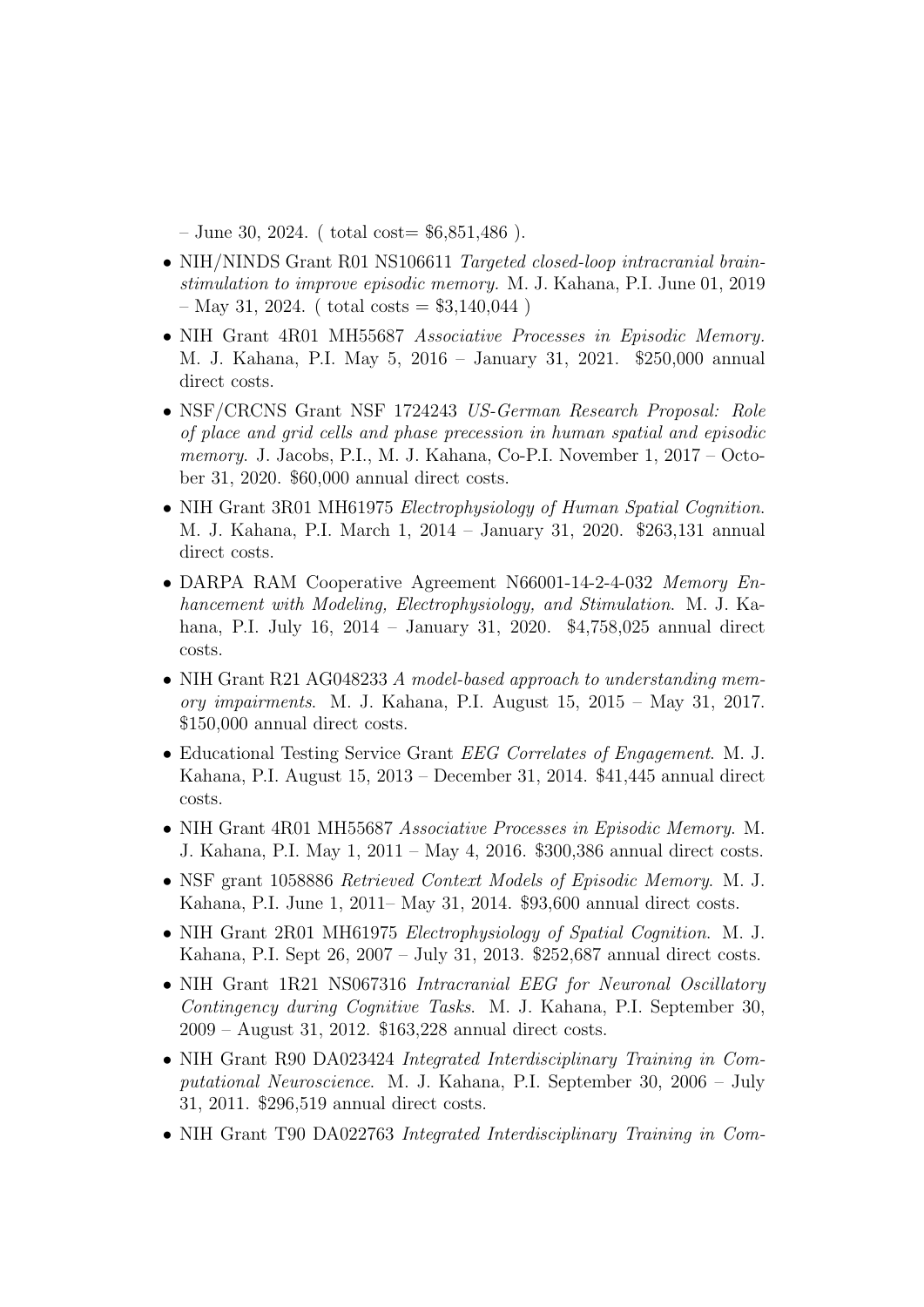putational Neuroscience. M. J. Kahana, P.I. September 30, 2006 – July 31, 2011. \$166,888 annual direct costs.

- NIH Grant 2R01 MH68404 Short Term Visual Episodic Recognition Memory. R. Sekuler, P.I., M. J. Kahana, Co-I. June 6 2009 – June 5, 2011.
- Dana Foundation Grant Intracranial EEG for Theta Rhythm Contingency During Cognitive Tasks. December, 2007 – February, 2011. \$100,000 annual direct costs.
- NIH/NIMH Grant P50 MH062196. Subproject on Conte Center Grant Retrieval Dynamics in Item and Source Memory. October 1, 2005 – August 31, 2011
- NIH Grant 3R01 MH55687 Associative Processes in Episodic Memory. M. J. Kahana, P.I. February 1, 2007 – Jan 30, 2011.
- NSF grant SBE 0354378 Subproject 14 on Science of Learning Center Grant CELEST: A Center for Learning in Education, Science, and Technology. S. Grossberg P.I. October 1, 2004 – September 30, 2009.
- NIH Grant R01 MH68404 Short Term Visual Episodic Recognition Memory, R. Sekuler, P.I., M. J. Kahana, Co-P.I.. April 1, 2004 – March 31, 2009.
- Swartz Foundation Grant 2004/10-04 Electrophysiology of Human Memory Formation. M. J. Kahana P.I. November 28, 2003 – November 27, 2004.
- NIH Grant 2R01 MH55687 Associative Processes in Episodic Memory. M. J. Kahana, P.I. April 1, 2002 – January 30, 2007.
- NIH Grant R29 MH55687 Mathematical Models of Human Memory. M. J. Kahana, P.I., April 1, 1997 – March 30, 2002.
- NIH Grant R01 MH61975 Using intracranial recordings to study taskdependent theta.. M. J. Kahana, P.I. December 12, 2001 – December 11, 2006.
- AFOSR Grant F49620-03-1-0376 Model driven study of visual memory. R. Sekuler, P.I., M. J. Kahana, Co-P.I.. July 1, 2003 – December 31, 2003.
- NIH Grant R01 AG15852 Aging and the temporal dynamics of self-initiated recall A. Wingfield, P.I., M. J. Kahana, Co-P.I. August 1, 1998 – July 30, 2003.

# Postdoctoral Supervision

• Dan Kimball, J.D., Ph.D. (Postdoc, 2002 – 2003). Morris Associate Professor, Department of Psychology, University of Oklahoma.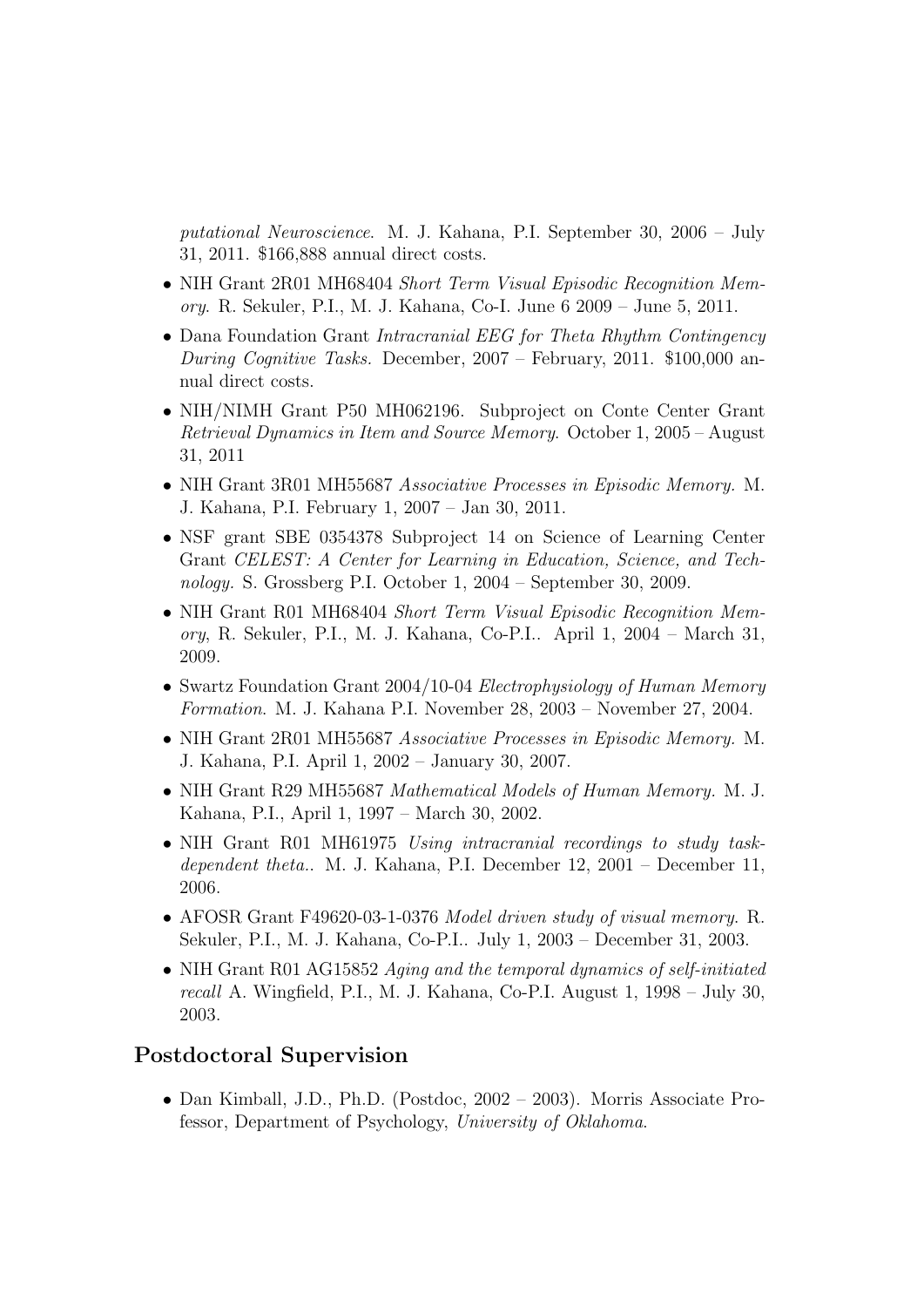- Sean Polyn, Ph.D. (Postdoc, 2005 2008). Associate Professor, Department of Psychology, Vanderbilt University.
- Christoph Weidemann, Ph.D. (Postdoc, 2006 2010). Assistant Professor, Department of Psychology, Swansea University
- Kareem A. Zaghloul, M.D. Ph.D. (Postdoc, 2007 2008). Senior Investigator, National Institutes of Health and George Washington University.
- Mijail Serruya, M.D., Ph.D. (Postdoc, 2009 2011). Assistant Professor, Department of Neurology, Jefferson Hospital.
- Brad Lega, M.D. (Postdoc, 2009 2011). Associate Professor, Department of Neurosurgery, University of Texas Southwestern, Dallas.
- Karl Healey, Ph.D. (Postdoc, 2011 2016). Assistant Professor, Department of Psychology, Michigan State University
- Max Merkow, M.D. (Postdoc, 2013 2016). Neurosurgeon, Bayarea Neurosciences, John Muir Hospital
- James Kragel, Ph.D. (Postdoc, 2015 2018). Postdoctoral fellow, Northwestern University.
- Youssef Ezzyat, Ph.D. (Postdoc, 2014 2018). Assistant Professor, Department of Psychology, Wesleyan College.
- Nora Herweg, Ph.D. (Postdoc, 2017 2020). Postdoctoral Fellow. Universitat Bochum.
- Nicholas Diamond, Ph.D. (Postdoc, 2019 2021).
- John Sakon, Ph.D. (Postdoc,  $2019$  –).
- Noa Herz, Ph.D. (Postdoc,  $2020 -$ ).
- David Halpern, Ph.D. (Postdoc, 2020–)

### Doctoral Supervision

- Marc W. Howard, Ph.D. (1995 2000). Professor, Department of Psychology, Boston University.
- Jeremy B. Caplan, Ph.D. (1997 2002). Professor, Department of Psychology, University of Alberta.
- Daniel S. Rizzuto, Ph.D. (1997 2002). CEO, Nia Therapeutics.
- Arne D. Ekstrom, Ph.D.  $(2001 2004)$ . Professor, Departments of Psychology and Neuroscience, University of Arizona.
- Kelly Addis, Ph.D. (2000 2004). Thesis Title: *Constraining models of* serial learning.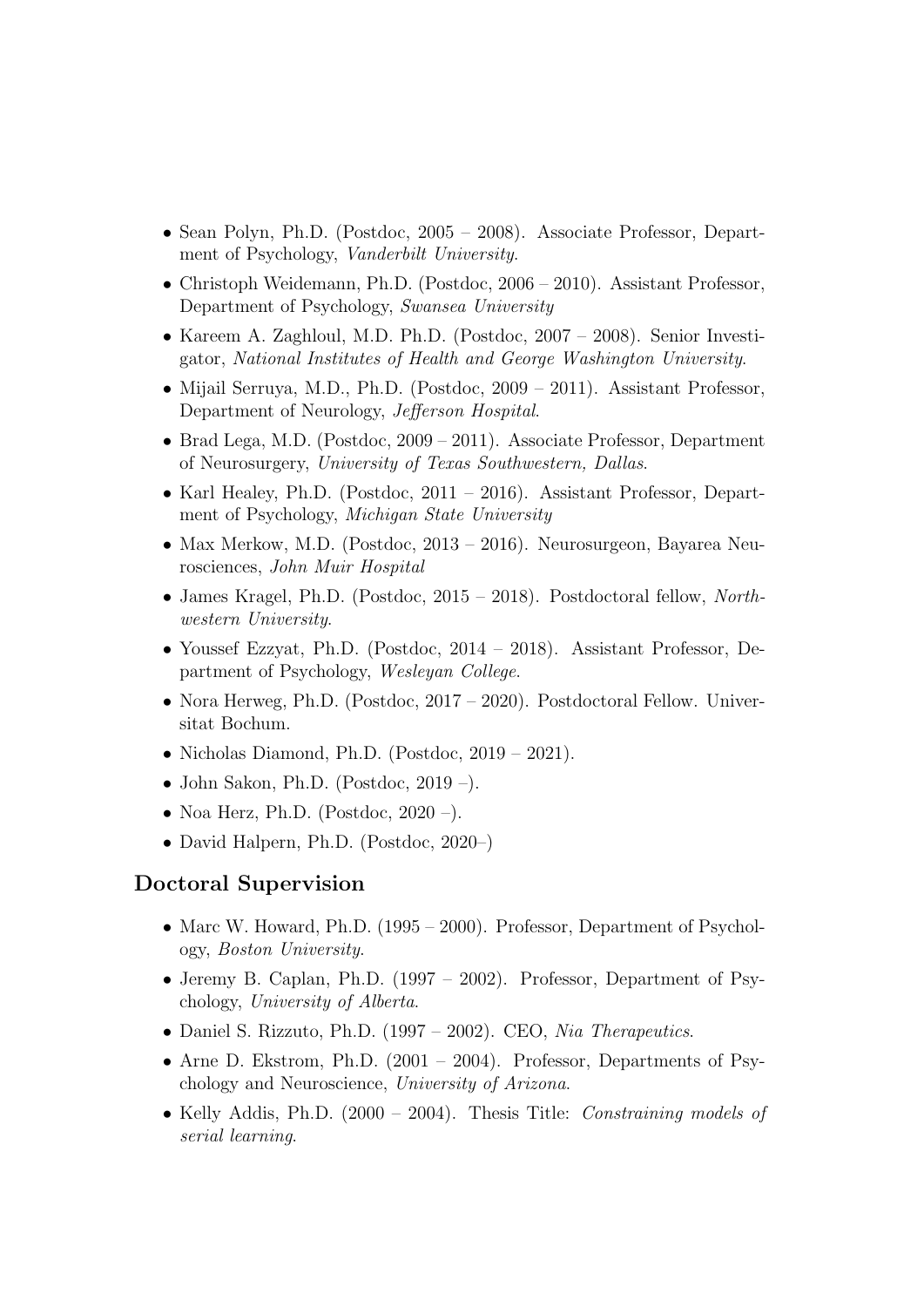- Per Sederberg  $(2001 2006)$ . Associate Professor, Department of Psychology and Director of Cognitive Science Program, University of Virginia.
- Grace Hwang, Ph.D. (2002 2005). Engineer, Mitre Corporation.
- Marieke van Vugt, Ph.D. (2003 2008). Assistant Professor, Cognitive Science, University of Groningen.
- Joshua Jacobs, Ph.D. (2004 2008). Associate Professor, Department of Bioengineering, Columbia University.
- Jeremy R. Manning, Ph.D. (2006 2011). Assistant Professor, Psychological and Brain Sciences, Dartmouth University.
- Lynn Lohnas, Ph.D. (2007 2012). Assistant Professor, Department of Psychology, Syracuse University.
- John Burke, M.D./Ph.D. (2010 2013). Resident in Neurosurgery,  $U.C.S.F$
- Ashwin Ramayya M.D./Ph.D.  $(2011 2014)$ . Resident in Neurosurgery, University of Pennsylvania.
- Nicole Long, Ph.D. (2010 2015). Assistant Professor, Department of Psychology, University of Virginia.
- Ethan Solomon  $(2015 2019)$ . Resident in Psychiatry, *Stanford University*.
- Daniel Schonhaut (2018 –). Neuroscience Ph.D. Student, University of Pennsylvania.
- Riley DeHaan  $(2021 -)$ . Psychology Ph.D. Student, University of Pennsylvania.

# Other Trainees

- Etan Cohen, Director/Screenwriter.
- Emily Dolan, Ph.D., Evaluation Coordinator, VA Puget Sound.
- Gennady Erlikhman, Ph.D., Postdoctoral Fellow, University of Nevada, Reno.
- Lynne Gauthier, Ph.D., Associate Professor, University of Massechusetts.
- Aaron S. Geller, M.D., Resident Physician (Neurology), New York University.
- Roger Khazan, Ph.D., Leader of secure resilient systems and technology, MIT Lincoln Laboratory.
- Matt P. Kirschen, M.D., Ph.D., Assistant Professor of Critical Care Medicine, Children's Hospital of Pennsylvania.
- Rajan Lukose, Ph.D. Chief Technology Office, *Cambridge Technology*.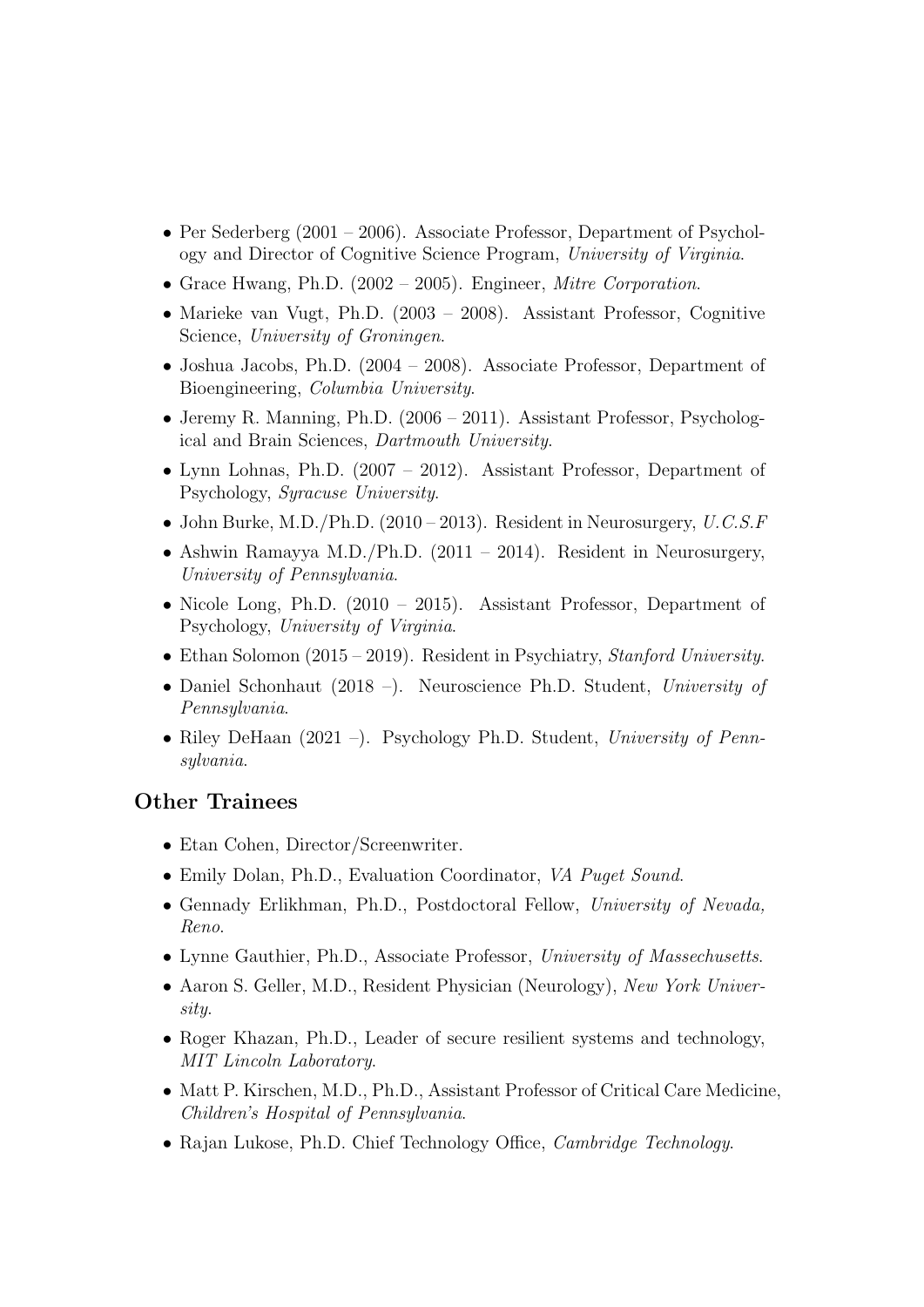- Igor Korolev, D.O., Ph.D. Resident Physician (Psychiatry), University of Miami Hospital.
- Richard Lawrence, Ph.D., U.C. Berkley.
- Eben Lazarus, Assistant Professor of Finance, MIT.
- Ningcheng Li, M.D., *Yale University*.
- Jonathan Miller, Ph.D. Postdoctoral Fellow, Columbia University
- Matt Mollison, Ph.D. Data Scientist, Silicon Valley Data Science.
- Neal Morton, Ph.D. Postdoctoral Fellow, University of Texas at Austin.
- Ehren Newman, Ph.D. Associate Professor of psychology, *Indiana Univer*sity.
- Peter Pantelis, Ph.D. Postdoctoral Researcher, Indiana University-Bloomington.
- Eric Pressman, Principal User Experience Researcher, UpToDate.
- Colin Sauder, Ph.D. Scientific Director, Adams Clinical.
- Greg Schwartz, Ph.D. Assistant Professor, Northwestern University.
- Yevgeniy Sirotin, Ph.D. Human Factors Scientist, Scitor Corporation.
- Alec Solway, Ph.D. Assistant Professor, University of Maryland.
- Jessica Spencer, M.D., Associate Professor, *Emory School of Medicine*.
- Michelle Tully Tine, Ph.D. Associate Professor, *Dartmouth College*.
- Daniil Utin, Technical Staff, MIT Lincoln Laboratory.
- Brad Wyble, Ph.D. Associate Professor, Penn State University.
- Robert Yaffe, Ph.D. Software Engineer, Google.
- Franklin Zaromb, Ph.D. Data Science Consultant, Code Cygnus.

# Monographs and Edited Books

- Kahana, M. J. (2012). Foundations of Human Memory. Oxford University Press. 2nd Edition under contract with OUP.
- Kahana, M. J. and Wagner, A. D. (under contract). Oxford Handbook of Human Memory, Vol 1 and 2. Oxford University Press.

# Working Papers

1. Huang, J., Kahana, M. J., and Sekuler, R. Similarity effects in nameface recognition: A dual-process, summed-similarity account. Manuscript submitted for publication.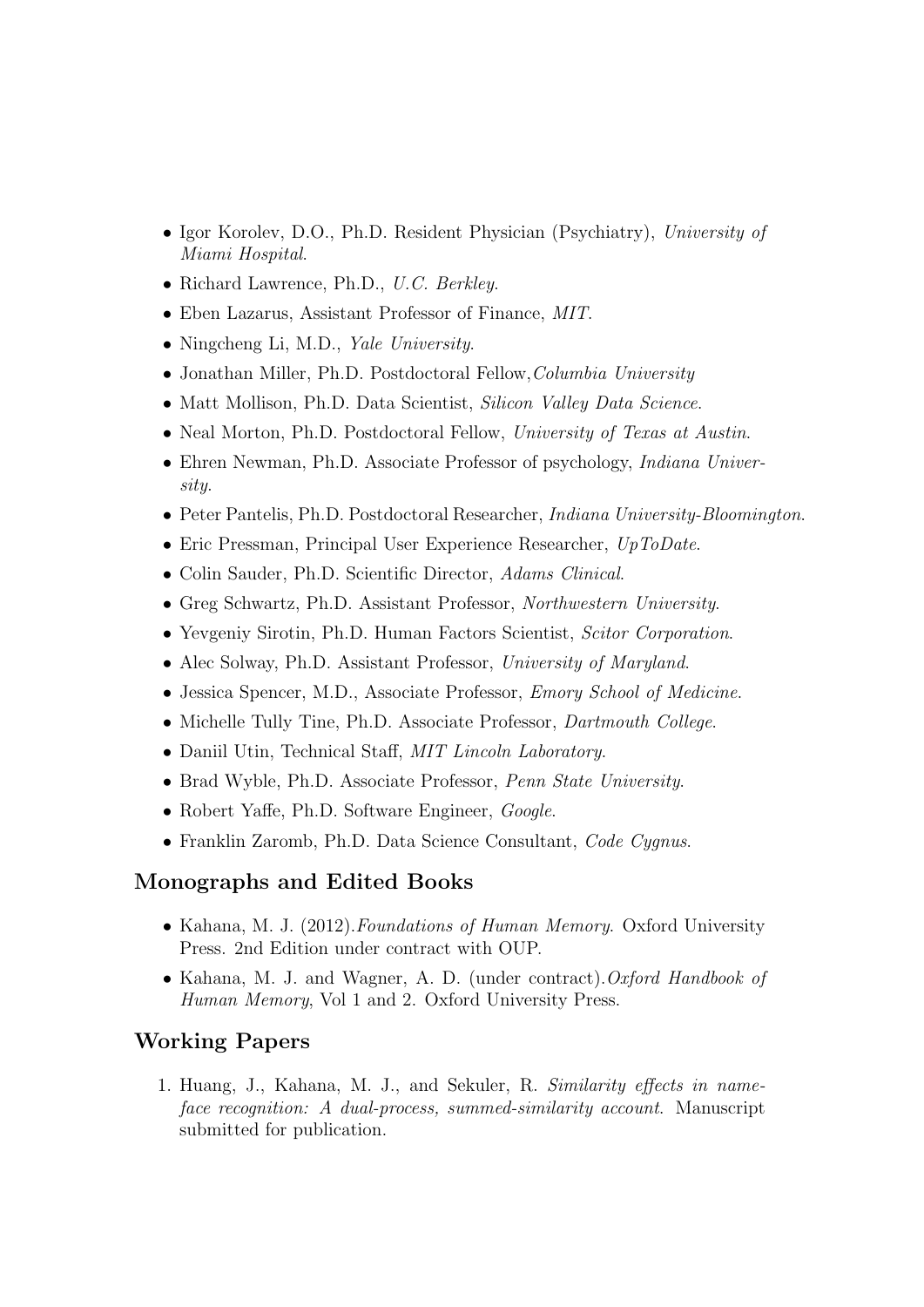- 2. Kahana, M. J. and Adler, M. Note on the power law of forgetting. Manuscript submitted for publication.
- 3. Kahana, M. J., Wanda, P. A., Ezzyat, Y., Adamovich-Zeitlin, R., Lega, B., Jobst, B. C., et al. Biomarker-guided neuromodulation aids memory in traumatic brain injury. MedRxiv.
- 4. Randazzo, M., Ezzyat, Y., & Kahana, M.J. Spectral tilt underlies mathematical problem solving. Manuscript submitted for publication.
- 5. Sakon, J.J. and Kahana, M. J. Hippocampal ripples signal contextuallymediated episodic recall. bioRxiv
- 6. Schonhaut, D.R., Ramayya, A.G., Solomon, E.A., Herweg, N.A., Fried, I., and Kahana, M.J. Single neurons throughout human memory regions phase-lock to hippocampal theta. Manuscript submitted for publication.
- 7. Wachter, J.A. and Kahana, M.J. A retrieved context theory of financial decision making. Manuscript submitted for publication.

### Publications

- 1. Cohen, R. and Kahana, M.J. (in press). A memory-based theory of emotional disorders, Psychological Review.
- 2. Pazdera, J.K. & Kahana, M.J. (in press). Modality effects in free recall: A retrieved-context account. Journal of Experimental Psychology: Learning, Memory, and Cognition.
- 3. Adamovich-Zeitlin, R., Wanda, P.A., Solomon, E., Phan, T., Lega, B., Jobst, B.C., Gross, R.E., Ding, K., Diaz-Arrastia, R. and Kahana, M.J. (2020). Biomarkers of Memory Variability in Traumatic Brain Injury. Brain Communications,  $3(1)$ , fcaa202.
- 4. Aka, A., Phan, T., & Kahana, M.J. (2021). Predicting recall of words and lists. Journal of Experimental Psychology: Learning, Memory and Cognition, 47(5), 765-784.
- 5. Halderman, L.K., Finn, B., Lockwood, J., Long, N.M., and Kahana, M.J. (2021). EEG correlates of engagement during assessment. ETS Research Report Series.
- 6. Katerman, B.S., Li, Y., Pazdera, J.K., Keane, C., and Kahana, M.J. (2021). EEG biomarkers of free recall. NeuroImage,  $246$ .
- 7. Kragel, J.E., Worrell, G.A., Sperling, M.R., Gross, R.E., Lega B.C., Jobst, B.C., Sheth, S.A., Zaghloul, K.A., Stein, J.M., & Kahana, M.J. (2021). Distinct cortical systems reinstate content and context information during memory search, *Nature Communications*, 12.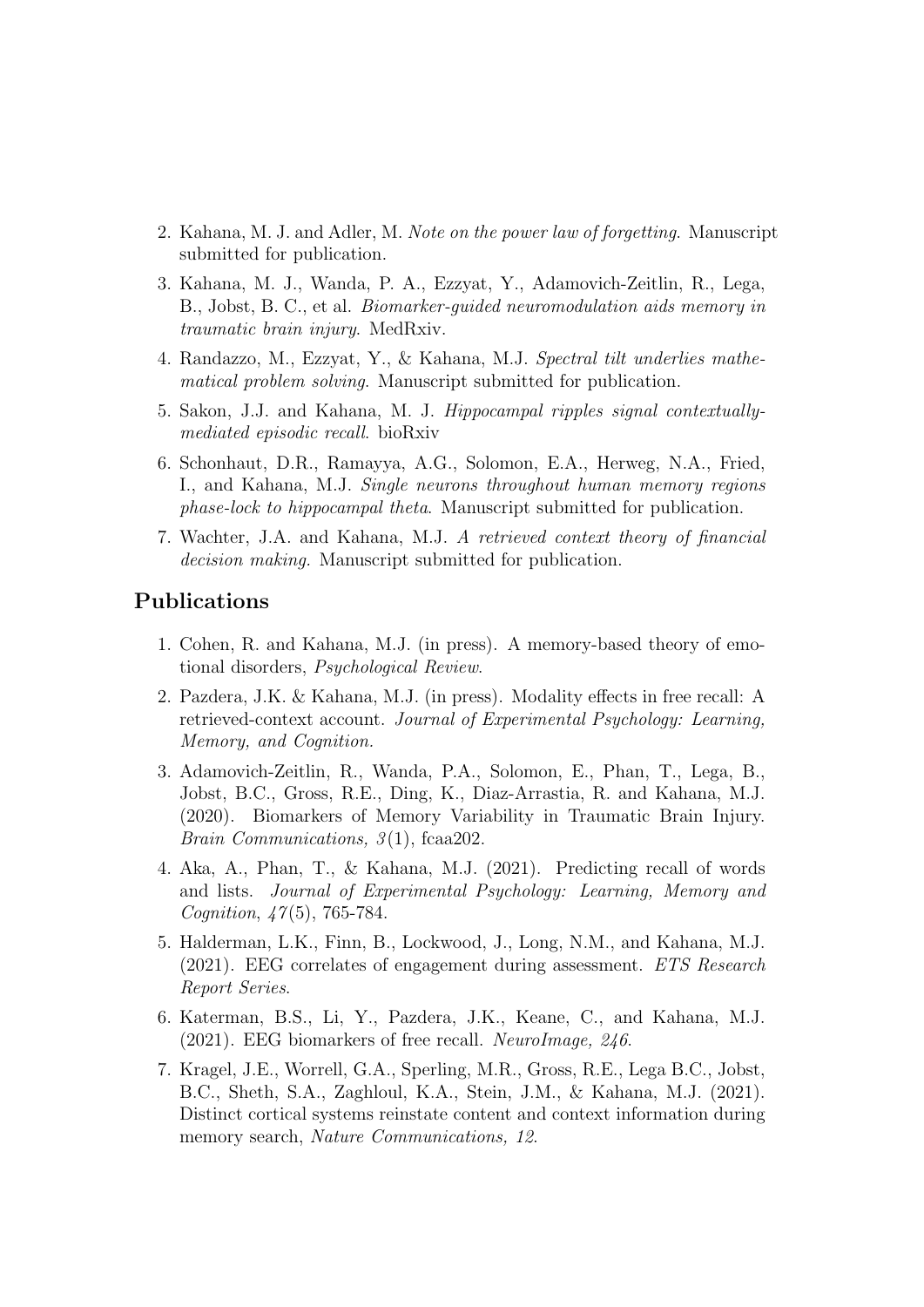- 8. Kunz, L., Brandt, A. Reinacher, P.C., Staresina, B.P., Reifenstein, E. T., Weidemann, C.T., Herweg, N.A., Tsitsiklis, M. , Kempter, R., Kahana, M.J. Schulze-Bonhage, A., Jacobs, J. (2021). A neural code for egocentric spatial maps in the human medial temporal lobe. Neuron, 109, 2781–2796.
- 9. Meisenhelter, S., Quon, R.J, Steimel, S.A., Testorf, M. E., Camp, E.J., Moein, P., Culler, G.W., Gross, R.E., Lega, B.C., Sperling, M.R., Kahana, M.J., Jobst, B.C. (2021). Interictal Epileptiform Discharges are Task Dependent and are Associated with Lasting Electrocorticographic Changes, Cerebral Cortex Communications, 2 (2).
- 10. Quon, R.J., Meisenhelter, M, Adamovich-Zeitlin, R.H., Steimel, S.A., Camp, E.J., Testor, M.E., Song, Y., MacKenziee, T.A., Gross, R.E., Lega, B.C., Sperling, M.R., Kahana, M.J., and Jobst, B.C. (2021). Factors correlated with intracranial interictal epileptiform discharges in refractory epilepsy, Epilepsia, 62, 481–491.
- 11. Solomon, E.A. Sperling, M.R., Sharan, A.D., Wanda, P.A., Levy, D.F., Lyalenko, A., Pedisich, I., Rizzuto, D.S., Kahana, M.J. (2021). Thetaburst stimulation entrains frequency-specific oscillatory responses. Brain Stimulation, 14, 1271–1284.
- 12. Weidemann, C.T., & Kahana, M.J. (2021). Neural measures of subsequent memory reflect endogenous variability in cognitive function. *Journal of* Experimental Psychology: Learning, Memory and Cognition, 47, 641–651.
- 13. Uma Mohan, . . ., Kahana, M.J., Jacobs, J. (2020). The effects of direct brain stimulation in humans depend on frequency, amplitude and whitematter proximity. Brain Stimulation, 13, 1183-1195.
- 14. Lohnas, L.J., Davachi, L., & Kahana, M.J. (2020). Neural fatigue influences memory encoding in the human hippocampus. Neuropsychologia, 143, 107471..
- 15. Herweg, N.A., Solomon, E.A., and Kahana, M.J. (2020). Theta Oscillations in Human Memory. Trends in Cognitive Sciences, 24 (3), 208-227.
- 16. Healey, M.K., & Kahana, M.J. (2020). Age-related differences in the temporal dynamics of spectral power during memory encoding. PLOS One,  $15(1)$ : e0227274.
- 17. Kahana, M. J. (2020). Computational models of memory search. Annual Review of Psychology, 71, 107-138.
- 18. Herweg, N.A., Sharan, A.D., Sperling, M.R., Brandt, A., Schulze-Bonhage, A. & Kahana, M.J. (2020). Reactivated spatial context guides episodic recall. Journal of Neuroscience,  $40(10)$ , 2119-2128.
- 19. Umbach, G., Kantak, P., Jacobs, J. Kahana, M.J., Pfeiffer, B.E., Sperling,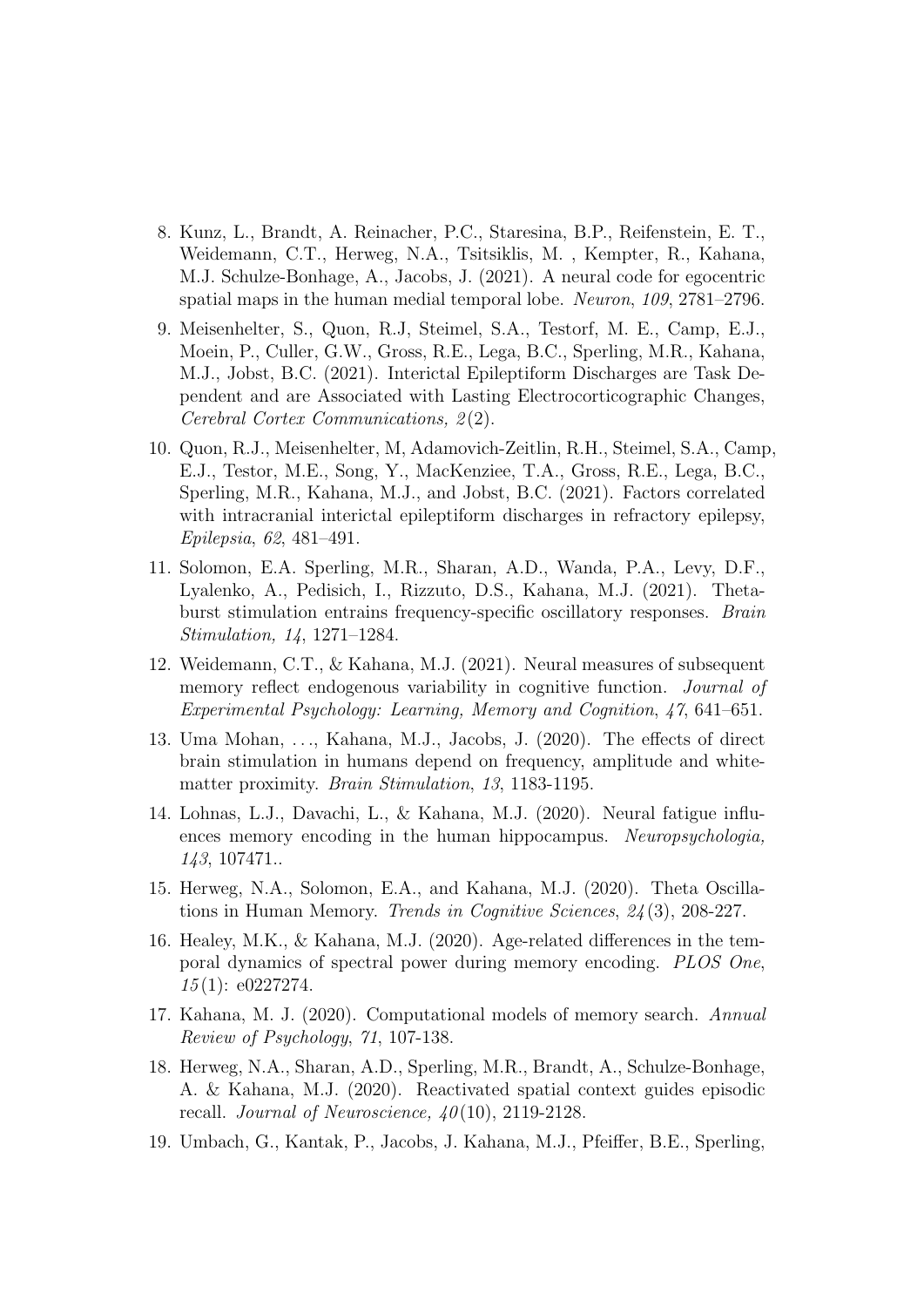M.R., and Lega, B.C. (2020). Time cells in the human hippocampus and entorhinal cortex support episodic memory. Proceedings of the National Academy of Sciences, 117, 28463–28474.

- 20. Broitman, A.W., Kahana, M.J., & Healey, M.K. (2019). Modeling retest effects in a longitudinal measurement burst study of memory. Computational Brain & Behavior,  $3(2)$ ,  $200-207$ .
- 21. Khambhati, A.N., Kahn, A.E., Costantini, J., Ezzyat, Y., Solomon, E.A., Gross, R.E., Jobst, B.C., Sheth, S.A., Zaghloul, K.A., Worrell, G.A., Seger, S., Lega, B.C., Weiss, S., Sperling, M.R., Gorniak, R., Das, S.R., Stein, J.M., Rizzuto, D.S., Kahana, M.J., Lucas, T.H., Davis, K.A., Tracy, J.I. & Bassett, D.S. (2019). Functional control of electrophysiological network architecture using direct neurostimulation in humans. Network Neuroscience, 1–30.
- 22. Goldstein, H.E., Smith, E.H., Gross, R.E., Jobst, B.C., Lega, B.C., Sperling, M.R., Worrell, G.A., Zaghloul, K.A., Wanda, P.A., Kahana, M.J., Rizzuto, D.S., Schevon, C.A., McKhann II, G.M., Sheth, S.A. (2019), Risk of seizures induces by intracranial research stimulation: Analysis of 770 Stimulation Sessions. Journal of Neural Engineeering, 16 (6), 066039.
- 23. Meisler, S.L., Kahana, M.J. & Ezzyat, Y. (2019). Does data cleaning improve brain state classification? J. Neuroscience Methods, 328, 108421.
- 24. Solomon, E.A., Lega, B.C., Sperling, M.R. & Kahana, M.J. (2019). Hippocampal theta codes for distances in semantic and temporal spaces. Proceedings of the National Academy of Sciences, 116 (48), 24343-24352.
- 25. Phan, T.D., Wachter, J.A., & Kahana, M.J. (2019). Multivariate stochastic volatility modeling of neural data. eLife, 8, 42950.
- 26. Healey, M.K., Long, N.M., & Kahana, M.J. (2019). Contiguity in episodic memory. Psychonomic Bulletin & Review,  $26(3)$ , 699-720.
- 27. Gifford, A.M., Sperling, M.R., Sharan, A.D., Gorniak, R.J., Williams, R.B., Davis, K.A., Kahana, M.J., & Cohen, Y.E. (2019). Neuronal phase consistency tracks dynamic changes in acoustic spectral regularity. European Journal of Neuroscience, 49 (10), 1268-1287.
- 28. Solomon, E.A., Stein, J.M., Das, S., Gorniak, R., Sperling, M.R., Worrell, G., Inman, C., Lega, B., Jobst, B.C., Rizzuto, D.S., & Kahana, M. J. (2019). Dynamic theta networks within the human medial temporal lobe support episodic encoding and retrieval. Current Biology, 29(7), 1100-1111.
- 29. Weidemann, C.T., & Kahana, M.J. (2019). Dynamics of brain activity reveal a unitary recognition signal. Journal of Experimental Psychology: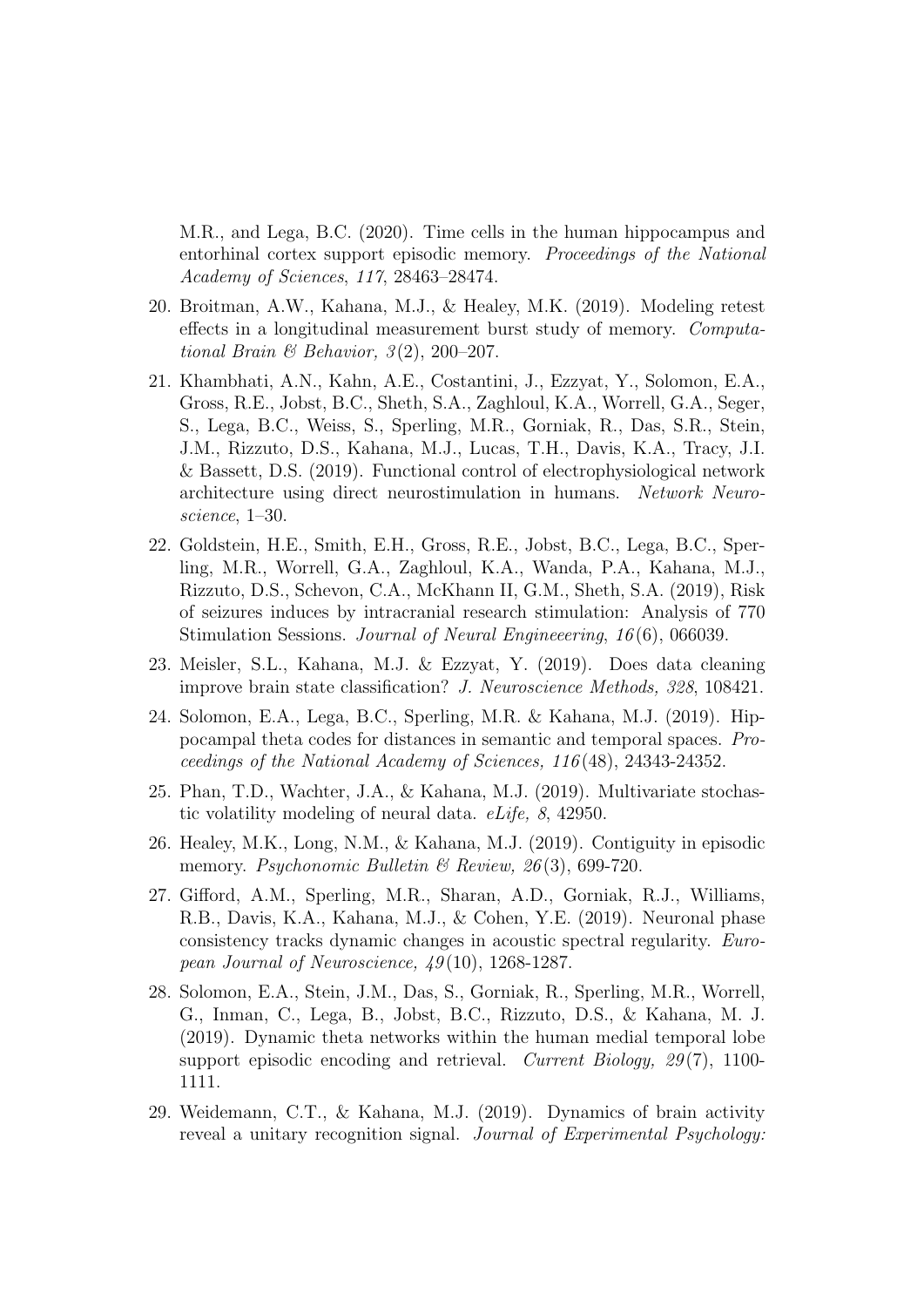Learning, Memory and Cognition, 45 (3), 440-451.

- 30. Weidemann, C.T., Kragel, J.E., Lega, B.C., Worrell, G.A., Sperling, M.R., Sharan, A.D., Jobst, B.C., Khadjevand, F., Davis, K.A., Wanda, P. A., Kadel, A., Rizzuto, D.S., & Kahana, M.J. (2019). Neural activity reveals interactions between episodic and semantic memory systems during retrieval. Journal of Experimental Psychology: General,  $148(1)$ , 1-12.
- 31. Kucewicz, M.T., Saboo, K., Berry, B.M., Kremen, V., Miller, L.R., Khadjevand, F., Inman, C., Wanda, P., Sperling, M.R., Gorniak, R., Davis, K.A., Jobst, B.C., Lega, B., Sheth, S.A., Rizzuto, D.S., Iyer, R., Kahana, M.J., & Worrell, G.A. (2019). Human verbal memory encoding is hierarchically distributed in a continuous processing stream. eNeuro.
- 32. Long, N.M., & Kahana, M.J. (2019). Hippocampal contributions to serialorder memory. *Hippocampus*,  $29(3)$ ,  $252-259$ .
- 33. Arora, A., Lin, J., Gasperian, A., Maldjian, J., Stein, J., Kahana, M.J. & Lega, B.C. (2018). Comparison of logistic regression, support vector machines, and deep learning classifiers for predicting memory encoding success using human intracranial EEG recordings. Journal of Neural Engineering, 15 (6), 066028.
- 34. Solomon, E.A., Kragel, J.E., Gross, R.E., Lega, B., Sperling, M.R., Worrell, G., Sheth, S.A., Zaghloul, K.A., Jobst, B.C., Stein, J.M., Das, S., Gorniak, R., Inman, C., Seger, S., Rizzuto, D.S., & Kahana, M.J. (2018). Medial temporal lobe functional connectivity predicts stimulation-induced theta power. Nature Communications, 9, 4437.
- 35. Herweg, N.A. & Kahana, M.J. (2018). Spatial representations in the human brain. Frontiers in Human Neuroscience, 12, 297.
- 36. Kahana, M.J., Aggarwal, E.V. & Phan, T.D. (2018). The variability puzzle in human memory. Journal of Experimental Psychology: Learning, Memory and Cognition, 44 (12), 1857-1863.
- 37. Kuhn, J.R., Lohnas, L.J., & Kahana, M.J. (2018). A spacing account of negative recency in final free recall. Journal of Experimental Psychology: Learning, Memory and Cognition,  $\frac{1}{4}(8)$ , 1180-1185.
- 38. Ezzyat, Y., Sperling, M.R., Sharan, A.D., Lega, B.C., Burks, A., Gross, R.E., Jobst, B.C., Davis. K.A., Worrell, G.A., Stein, J.M., Gorniak, R., Das, S.R., Rizzuto, D.S., & Kahana, M.J. (2018). Closed-loop stimulation of temporal cortex rescues functional networks and improves memory. Nature Communications,  $9(1)$ , 365.
- 39. Kucewicz, M.T., Berry, B.M., Kremen, V., Miller, L.R., Khadjevand, F., Ezzyat, Y., Stein, J.M., Wanda, P., Sperling, M.R., Gorniak, R., Davis,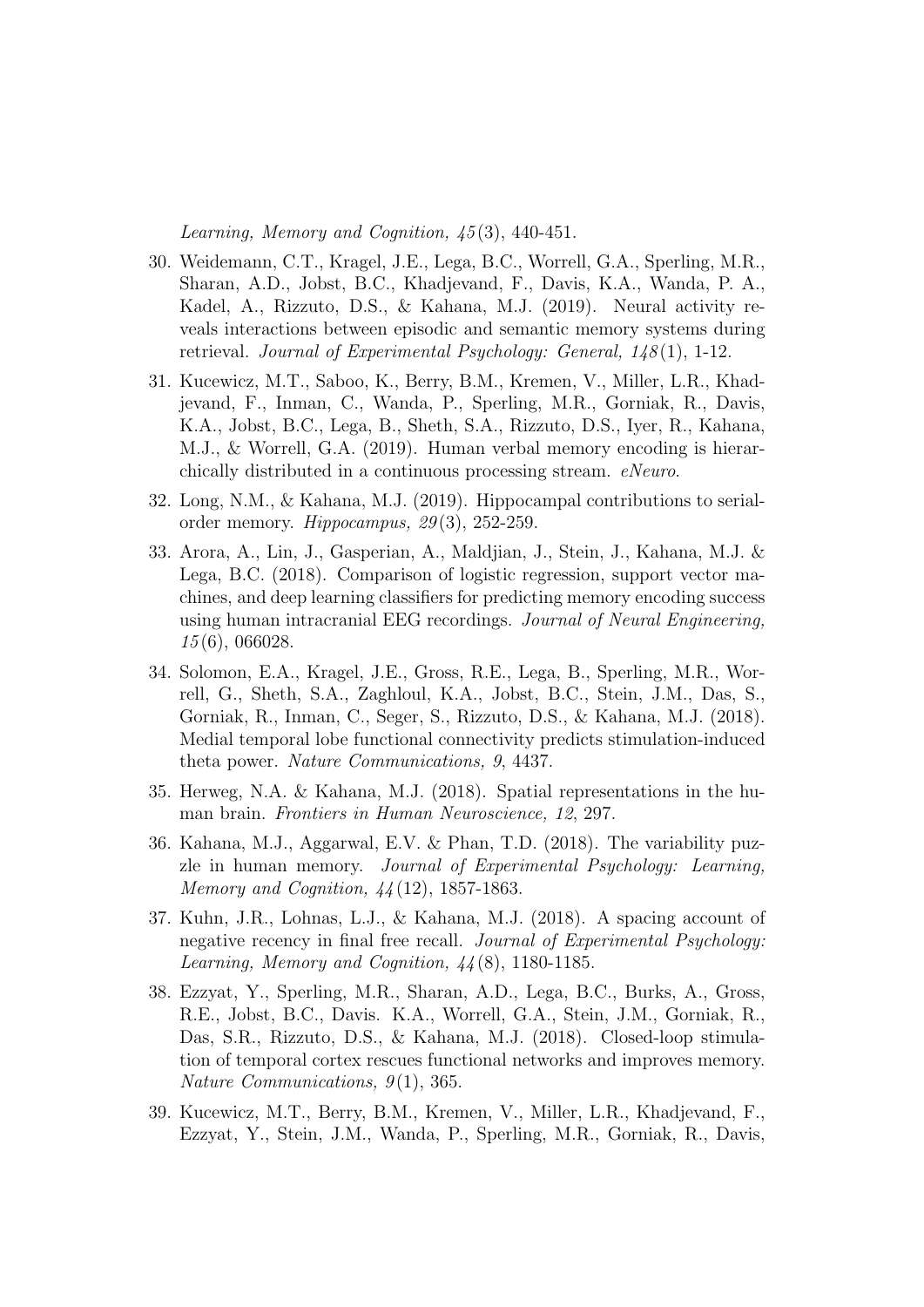K.A., Jobst, B.C., Gross, R.E., Lega, B., Stead, S.M., Rizzuto, D.S., Kahana, M.J. & Worrell, G.A. (2018). Electrical stimulation modulates high gamma activity and human memory performance. eNeuro. doi: 10.1523/ENEURO.0369-17.2018.

- 40. Kucewicz, M.T., Berry, B.M., Miller, L.R., Khadjevand, F., Ezzyat, Y., Stein, J.M., Kremen, V., Brinkmann, B.H., Wanda, P., Sperling, M.R., Gorniak, R., Davis. K.A., Jobst, B.C., Gross, R.E., Lega, B., Van Gompel, J., Stead, S.M., Rizzuto, D.S., Kahana, M.J., & Worrell, G.A. (2018). Evidence for verbal memory enhancement with electrical brain stimulation in the lateral temporal cortex. Brain. 141, 971-978.
- 41. Kahana, M. J. (2017). Memory search. In J. H. Byrne (Ed.), Learning and Memory: A Comprehensive Reference, Second Edition. Academic Press. pp. 181–200.
- 42. Solomon, E.A., Kragel, J.E., Sperling, M.R., Sharan, A., Worrell, G., Kucewicz, M., Inman, C.S., Lega, B., Davis, K.A., Stein, J.M., Jobst, B.C., Zaghloul, K.A., Sheth, S.A., Rizzuto, D.S., & Kahana, M.J. (2017). Widespread theta synchrony and high-frequency desynchronization underlies enhanced cognition. Nature Communications,  $8(1)$ , 1704.
- 43. Lin, J.J., Rugg, M., Das, S.R., Stein, J.M., Rizzuto, D.S., Kahana, M.J., & Lega., B.C. (2017). Theta band power increases in the posterior hippocampus predict successful episodic memory encoding in humans. Hippocampus, 27, 1040–1053.
- 44. Kragel, J.E., Ezzyat, Y., Sperling, M.R., Gorniak, R.J, Worrell, G.A., Berry, B.M., Inman, C.S., Lin, J., Davis, K.A., Das, S.R., Stein, J.M., Jobst, B.C., Zaghloul, K.A., Sheth, S.A., Rizzuto, D.S., & Kahana, M.J. (2017). Similar patterns of neural activity predict memory function during encoding and retrieval. NeuroImage, 155, 60–71.
- 45. Ramayya, A.G., Pedisch, I., Levy, D.F., Lyalenko, A., Wanda, P., Rizzuto, D., Baltuch, G.H., & Kahana, M.J. (2017). Proximity of Substantia Nigra Microstimulation to Putative GABAergic Neurons Predicts Modulation of Human Reinforcement Learning. Frontiers in Human Neuroscience, 11.
- 46. Long, N.M., Sperling, M.R., Worrell, G.A., Davis, K.A., Gross, R.E., Lega, B.C., Jobst, B.C., Sheth, S.A., Zaghloul, K.A., Stein, J.M., & Kahana, M.J. (2017). Contextually mediated spontaneous retrieval is specific to the hippocampus. Current Biology,  $27(7)$ , 1074–1079.
- 47. Kucewicz, M.T., Berry, B.M., Kremen, V., Brinkmann, B.H., Sperling, M.R., Sharan, A.D., Jobst, B.C., Gross, R.E., Lega, B.C.,jou Sheth, S.A., Stein, J.M., Das, S.R., Stead, M.S., Rizzuto, D.S., Kahana, M.J., & Worrell, G.A. (2017). Dissecting gamma frequency activity during human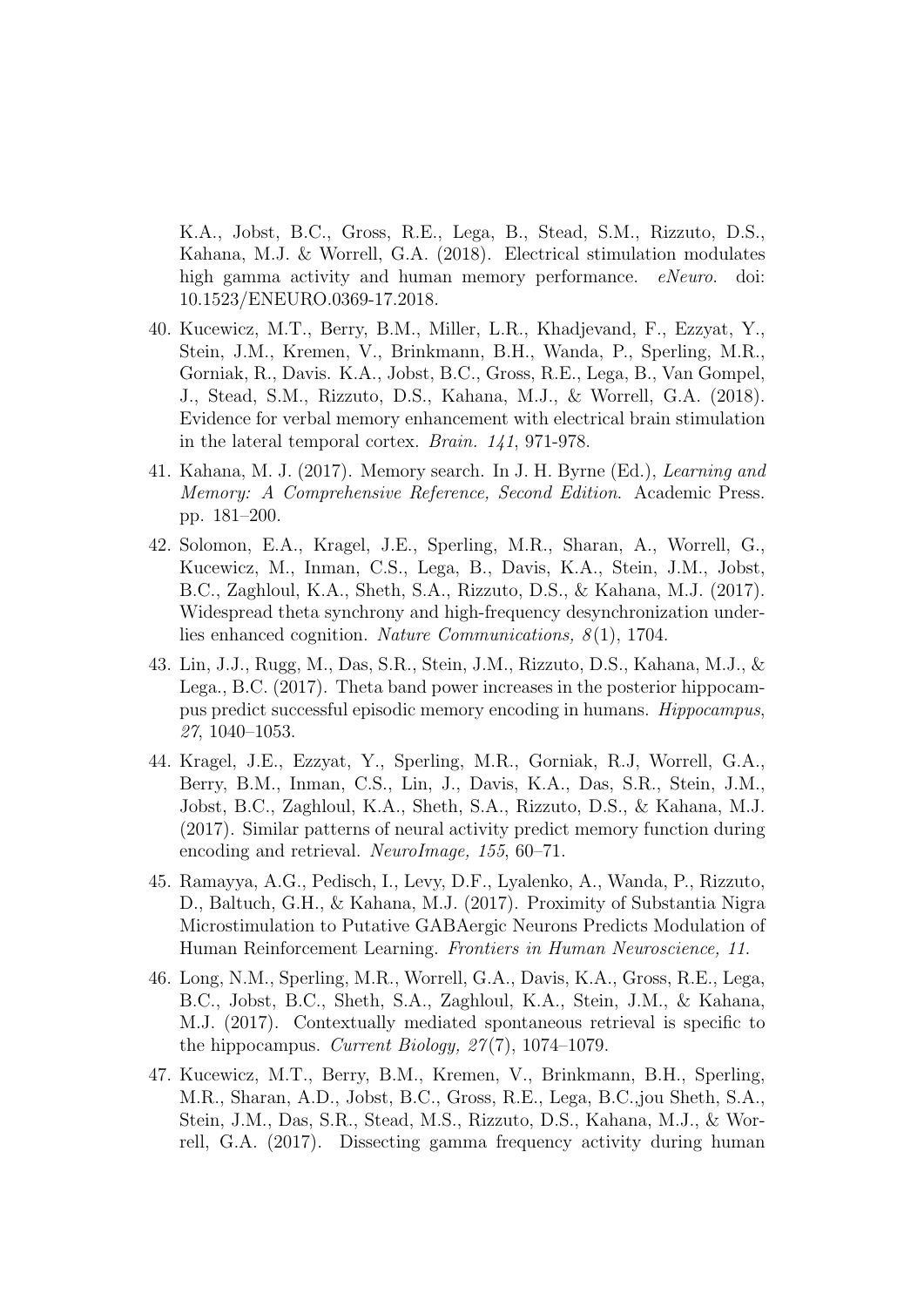memory processing. Brain,  $140(5)$ , 1337–1350.

- 48. Ezzyat,Y., Kragel, J.E., Burke, J.F., Levy, D.F., Lyalenko, A., Wanda, P., O'Sullivan, L., Hurley, K.B., Busygin, S., Pedisich, I., Sperling, M.R., Worrell, G.A., Kucewicz, M.T, Davis, K.A., Lucas, T.H., Inman, C.S., Lega, B.C., Jobst, B.C., Sheth, S.A., Zaghloul, K.A., Jutras, M.J., Stein, J.M., Das, S.R., Gorniak, R.J., Rizzuto, D.S., & Kahana, M.J. (2017). Direct brain stimulation modulates encoding states and memory performance in humans. *Current Biology*, 27(9), 1251–1258.
- 49. Long, N.M., & Kahana, M.J. (2017). Modulation of task demands suggests that semantic processing interferes with the formation of episodic associations. Journal of Experimental Psychology: Learning, Memory and *Cognition,*  $43(2)$ , 167–176.
- 50. Horak, P.C., Meisenhelter, S., Song, Y., Testorf, M.E., Kahana, M.J., Viles, W.D., Bujarski, K.A., Connolly, A.C., Robbins, A.A., Sperling, M.R., Sharan, A.D., Worrell, G.A., Mille, L.R., Gross, R.E., Davis, K.A., Roberts, D.W., Lega, B.C., Sheth, S.A., Zaghloul, K.A., Stein, J.M., Das, S.R., Rizzuto, D.S., & Jobst, B.C. (2017). Interictal epileptiform discharges impair word recall in multiple brain areas. Epilepsia, 58 (3), 373– 380.
- 51. Merkow, M.B., Burke, J.F., Ramayya, A.G., Sharan, A.D., Sperling, M.R. & Kahana, M.J. (2017). Stimulation of the human medial temporal lobe between learning and recall selectivity enhances forgetting. Brain Stimu*lation*,  $10(3)$ ,  $645-650$ .
- 52. Jacobs, J., Miller, J.F., Lee, S.A., Coffey, T., Watrous, A.J., Sperling, M.R., Sharan, A.D., Worrell, G.A., Berry, B.M., Jobst, B.C., Davis, K.A., Gross, R.E., Sheth, S.A., Ezzyat, Y., Das, S.R., Stein, J.M., Gorniak, R.J, Kahana, M.J., & Rizzuto, D.S. (2016). Direct electrical stimulation of human entorhinal region and hippocampus impairs memory. Neuron,  $92(5)$ , 983–990.
- 53. Weidemann, C.T., & Kahana, M.J. (2016). Assessing recognition memory using confidence ratings and response times. Royal Society open science,  $3(4)$ , 150670.
- 54. Healey, M.K., & Kahana, M.J. (2016). A four-component model of agerelated memory change. Psychological Review, 123 (1), 23–69.
- 55. Merkow, M.B., Burke, J.F., & Kahana, M.J. (2015). The human hippocampus contributes to both the recollection and familiarity components of recognition memory. Proceedings of the National Academy of Sciences, 112 (46), 14378–14383.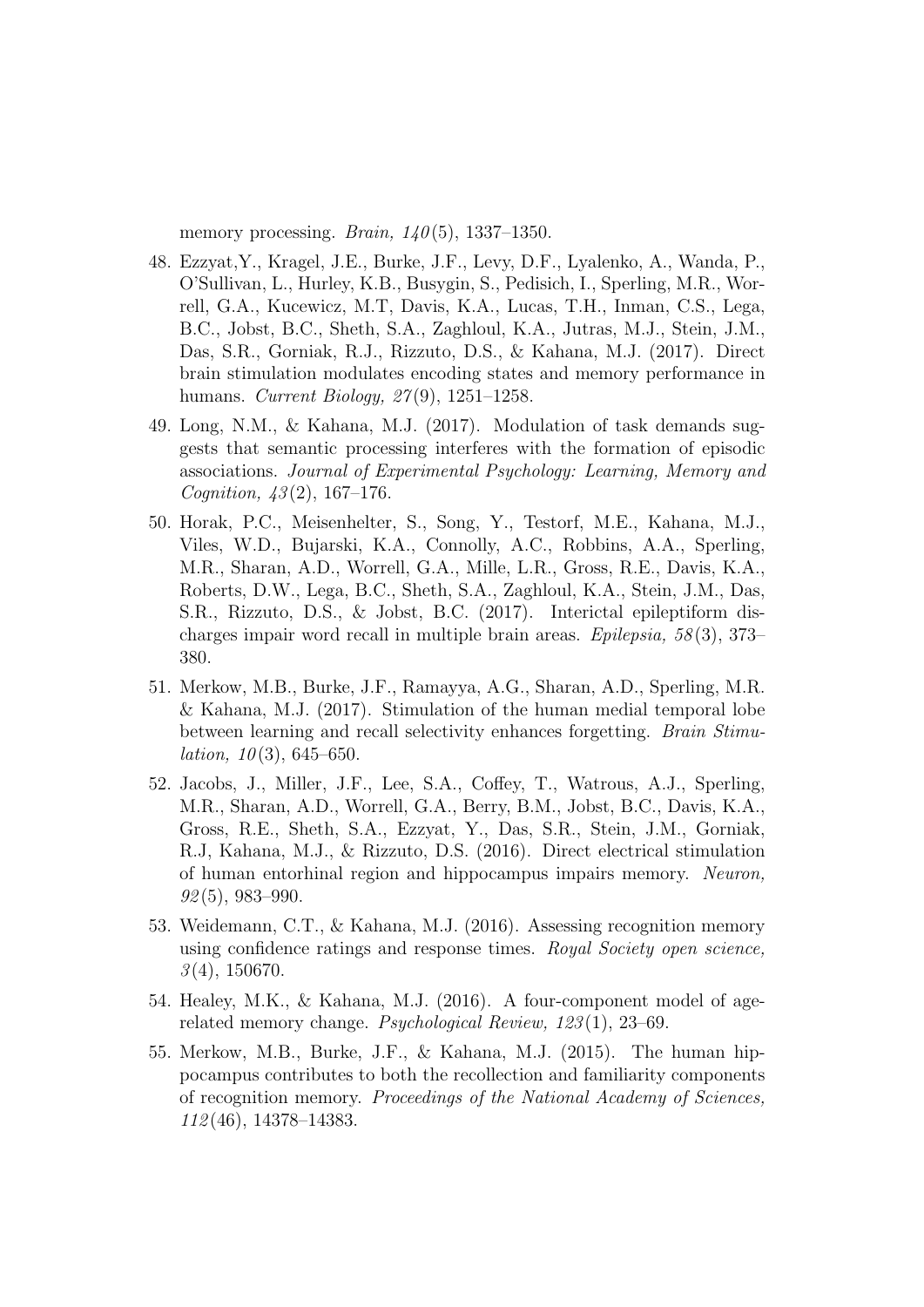- 56. Long, N.M., & Kahana, M.J. (2015). Successful memory formation is driven by contextual encoding in the core memory network. NeuroImage, 119, 332–337.
- 57. Ramayya, A.G., Pedisich, I., & Kahana, M.J. (2015). Expectation modulates neural representations of valence throughout the human brain. NeuroImage, 115, 214–223.
- 58. Greenberg, J.A., Burke, J.F., Haque, R., Kahana, M. J., & Zaghloul, K.A. (2015). Decreases in theta and increases in high frequency activity underlie associative memory encoding. NeuroImage, 114, 257–263.
- 59. Long, N.M., Danoff, M.S., & Kahana, M.J. (2015). Recall dynamics reveal the retrieval of emotional context. Psychonomic Bulletin  $\mathcal B$  Review, 22(5), 1328–1333.
- 60. Lohnas, L.J., Polyn, S.M., & Kahana, M.J. (2015). Expanding the scope of memory search: Modeling intralist and interlist effects in free recall. Psychological Review, 122 (2), 337–363.
- 61. Burke, J.F., Merkow, M.B., Jacobs, J., Kahana, M.J., & Zaghloul, K.A. (2015). Brain computer interface to enhance episodic memory in human participants. Frontiers in Human Neuroscience, 8, 1–10.
- 62. Burke, J.F., Ramayya, A.G., & Kahana, M.J. (2015). Human intracranial high-frequency activity during memory processing: neural oscillations or stochastic volatility? Current Opinion in Neurobiology, 31, 104–110.
- 63. Manning, J.R., Kahana, M.J., & Norman, K.A. (2015). The role of context in memory. In Gazzaniga M, (Ed.) The Cognitive Neurosciences, Fifth Edition., Cambridge, MA:MIT Press.
- 64. Lega, B.C., Burke, J.F., Jacobs, J., & Kahana, M.J. (2014). Slow thetato-gamma phase-amplitude coupling in human hippocampus supports the formation of new episodic memories. Cerebral Cortex, 26 (1), 268–278.
- 65. Merkow, M.B., Burke, J.F., Stein, J.M., & Kahana, M.J. (2014). Prestimulus theta in the human hippocampus predicts subsequent recognition but not recall. Hippocampus, 24, 1562–1569.
- 66. Ramayya, A.G., Zaghloul, K.A., Weidemann, C.T., Baltuch, G.H., & Kahana, M.J. (2014). Electrophysiological evidence for functionally distinct neuronal populations in the human substantia nigra. Frontiers in Human Neuroscience, 8, 1–9.
- 67. Geller, A.S., Burke, J.F., Sperling, M.R, Sharan, A.D., Litt, B., Baltuch, G.H., Lucas, T.H., & Kahana, M.J. (2014). Eye closure causes widespread low-frequency power increase and focal gamma attenuation in the human electrocorticogram. Clinical Neurophysiology, 9, 1764–1773.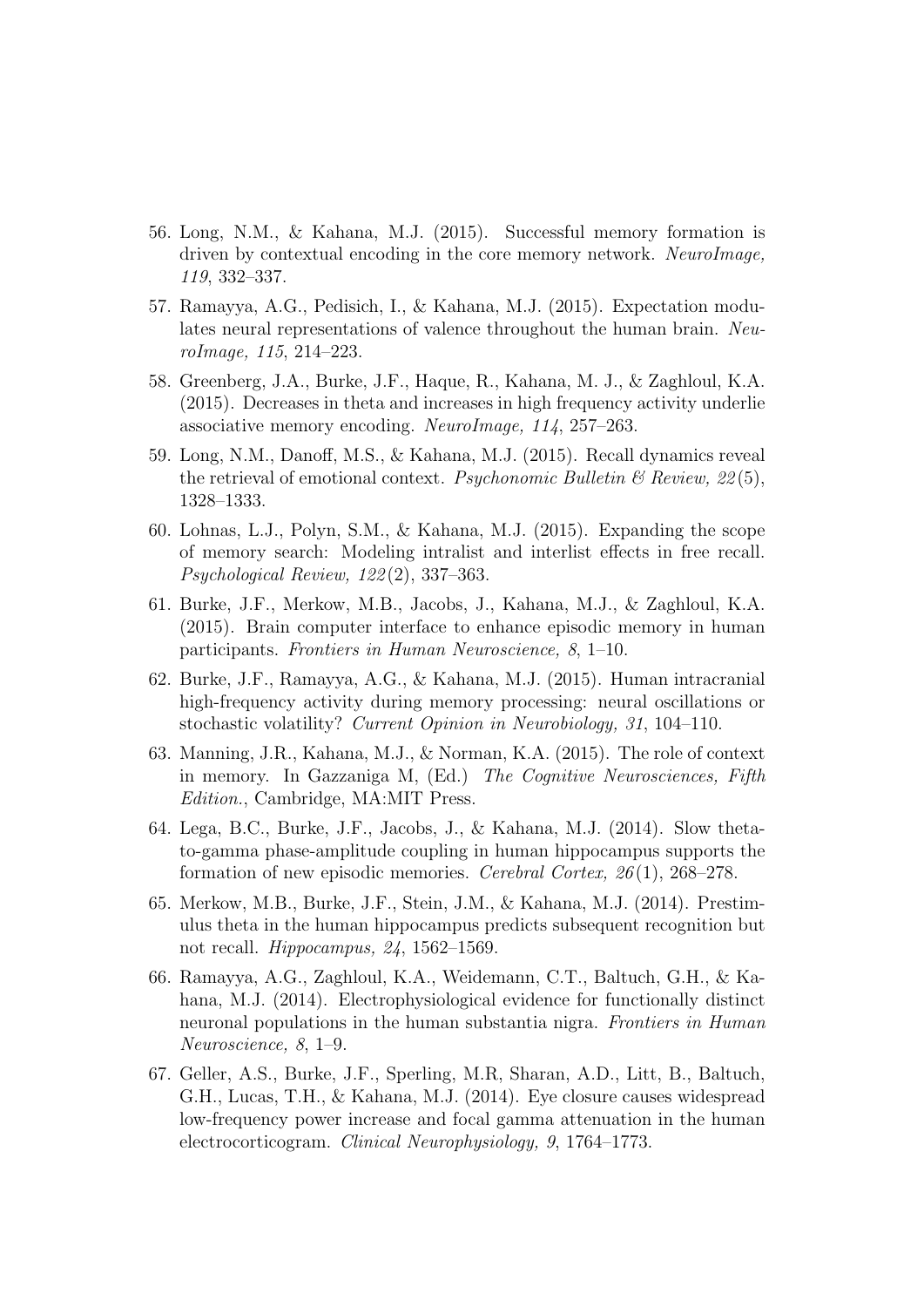- 68. Misra, A., Burke, J.F., Ramayya, A.G., Jacobs, J., Sperling, M.R., Moxon, K., Kahana, M.J., Evans, J.J., & Sharan, A.D. (2014). Methods for implantation of micro-wire bundles and optimization of single/multiunit recordings from human medial temporal lobe. Journal of Neural Engineering,  $11(2)$ , 1–13.
- 69. Healey, M.K., & Kahana, M.J. (2014). Is memory search governed by universal principles or idiosyncratic strategies?. Journal of Experimental Psychology: General, 143, 575–596.
- 70. Burke, J.F., Sperling, M.R., Sharan, A.D., Evans, J.J., Ramayya, A.G., Healy, M.K., Beck, E.N., Davis, K.A., Lucas, T.H., & Kahana, M.J. (2014). Theta and high-frequency activity mark spontaneous recall of episodic memories. Journal of Neuroscience, 34, 11355–11365.
- 71. Healey, M.K., Crutchley, P., & Kahana, M.J. (2014). Individual differences in memory search and their relation to intelligence. Journal of Experimental Psychology: General, 143, 1553–1569.
- 72. Manning, J.R., Lew, T.F., Li, N., Sekuler, R., & Kahana, M.J. (2014). MAGELLAN: A cognitive map-based model of human wayfinding. Journal of Experimental Psychology: General, 143, 1314–1330.
- 73. Ramayya, A.G., Misra, A., Baltuch, G.H., & Kahana, M.J. (2014). Microstimulation of the human Substantia Nigra alters reinforcement learning. Journal of Neuroscience, 20, 6887–6895.
- 74. Lohnas, L.J., & Kahana, M.J. (2014). A retrieved context account of spacing and repetition effects in free recall. Journal of Experimental Psychology: Learning, Memory & Cognition, 40, 755–764.
- 75. Dube, C., Zhou, F., Kahana, M.J., & Sekuler, R. (2014). Similarity-based distortion of visual short-term memory is due to perceptual averaging. Vision Research, 96, 8–16.
- 76. Serruya, M.D., Sederberg, P.B., & Kahana, M.J. (2014). Power shifts track serial position and modulate encoding in human episodic memory. Cerebral Cortex, 24, 403–413.
- 77. Lohnas, L.J., & Kahana, M.J. (2014). Compound cueing in free recall. Journal of Experimental Psychology: Learning, Memory & Cognition,  $40(1)$ , 12–24.
- 78. Burke, J.F., Long, N.M., Zaghloul, K.A., Sharan, A.D., Sperling, M.R., & Kahana, M.J. (2014). Human intracranial high-frequency activity maps episodic memory formation in space and time. NeuroImage, 85, 834–843.
- 79. Long, N.M., Burke, J.F., & Kahana, M.J. (2014). Subsequent memory effect in intracranial and scalp EEG. NeuroImage, 84, 488–494.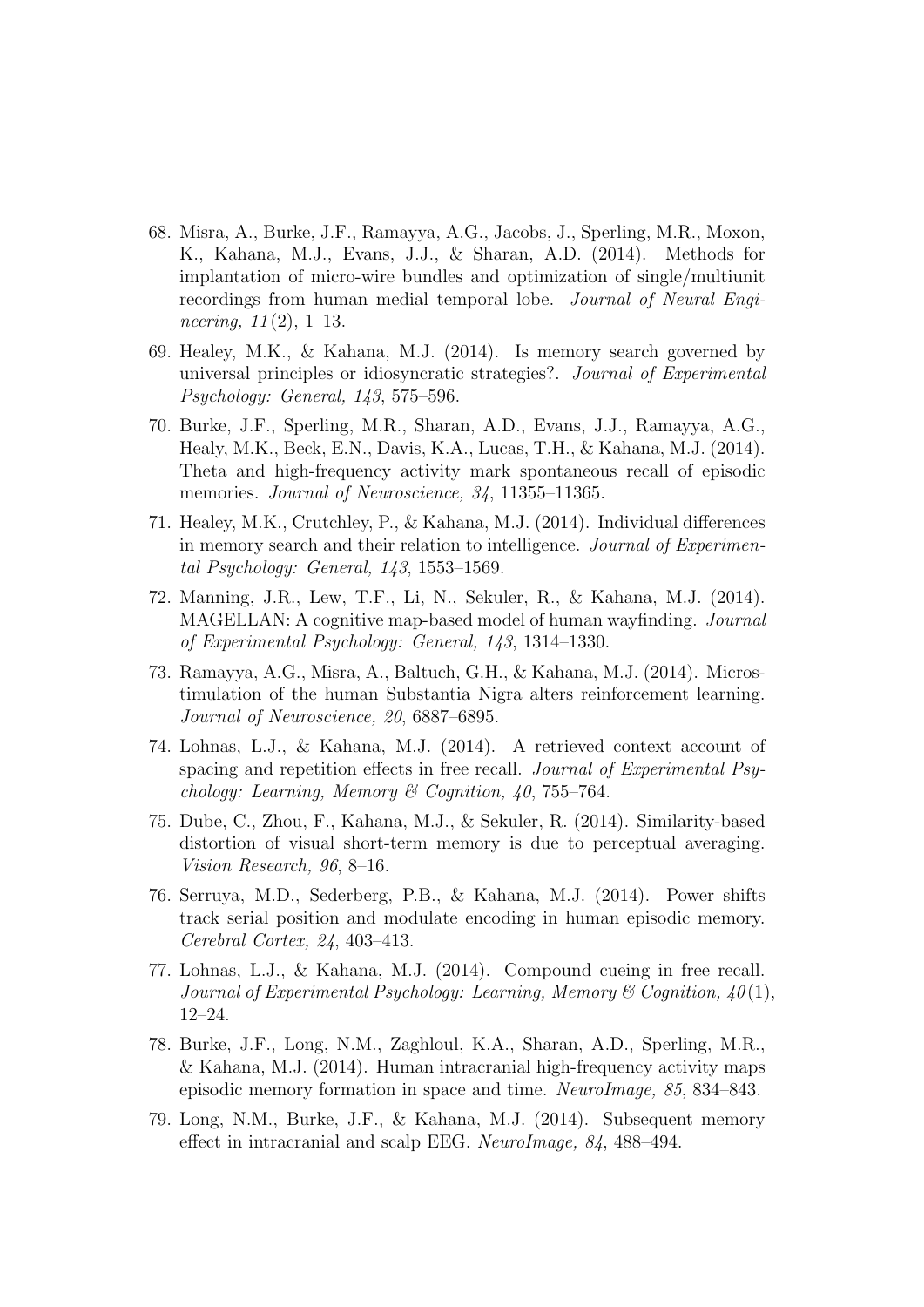- 80. Solway, A., Miller, J.F., & Kahana, M.J. (2013). PandaEPL: A library for programming spatial navigation experiments. Behavior Research Methods, 45, 1293–1312.
- 81. Lohnas, L.J., & Kahana, M.J. (2013). Parametric effects of word frequency on recall and recognition. Journal of Experimental Psychology: Learning, Memory & Cognition, 39, 1943–1946.
- 82. Miller, J.F.<sup>\*</sup>, Neufang, M.<sup>\*</sup>, Solway, A., Brandt, A., Hefft, S., Trippel, M., Vader, I., Hefft, S., Merkow, M.B., Polyn, S.M., Jacobs, J., & Kahana, M. J.<sup>∗</sup> , & Schulze-Bonhage, A<sup>∗</sup> . (2013). Neural activity in human hippocampal formation reveals the spatial context of retrieved memories, Science,  $342, 1111-1114.$  (\* denotes equal contributions).
- 83. Morton, N.W., Kahana, M.J., Rosenberg, E.A., Sperling, M.R., Sharan, A.D., & Polyn, S.M. (2013). Category-specific neural oscillations predict recall organization during memory search. Cerebral Cortex, 23, 2407–2422.
- 84. Miller, J.F., Lazarus, E., Polyn, S.M., & Kahana, M.J. (2013). Spatial clustering during memory search. Journal of Experimental Psychology: Learning, Memory & Cognition, 39, 773–781.
- 85. Jacobs, J., Weidemann, C.T., Miller, J.F., Solway, A., Wei, X., Suthana, N., Sperling, M.R., Sharan, A.D., Fried, I., & Kahana, M.J. (2013). Direct recordings of grid-like neuronal activity in human spatial navigation. Nature Neuroscience, 16, 1188–1190.
- 86. van Vugt, M.K., Sekuler, R., Wilson, H.R., & Kahana, M.J. (2013). An electrophysiological signature of summed similarity in visual working memory. Journal of Experimental Psychology: General, 142, 412–425.
- 87. Burke, J.F., Zaghloul, K.A., Jacobs, J., Williams, R.B., Sperling, M.R., Sharan, A.D., & Kahana, M.J. (2013). Synchronous and asynchronous theta and gamma activity during episodic memory formation. Journal of Neuroscience, 33, 292–304.
- 88. Kahana, M.J., & Miller, J.F. (2013). Memory, recall dynamics. In H. Pashler (Ed.), Encyclopedia of the mind. SAGE Publications. pp. 493– 497.
- 89. Han, X., Byrne, P., Kahana, M.J., & Becker, S. (2012). When do objects become landmarks? A VR study of the effect of task relevance on spatial memory, *PLoS One*,  $7(5)$ , e35940.
- 90. Manning, J.R., & Kahana, M.J. (2012). Interpreting semantic clustering effects in free recall. Memory, 20, 511–517.
- 91. Manning, J.R., Sperling, M.R., Sharan, A.D., Rosenberg, E.A., & Kahana, M.J. (2012). Spontaneously reactivated patterns in frontal and temporal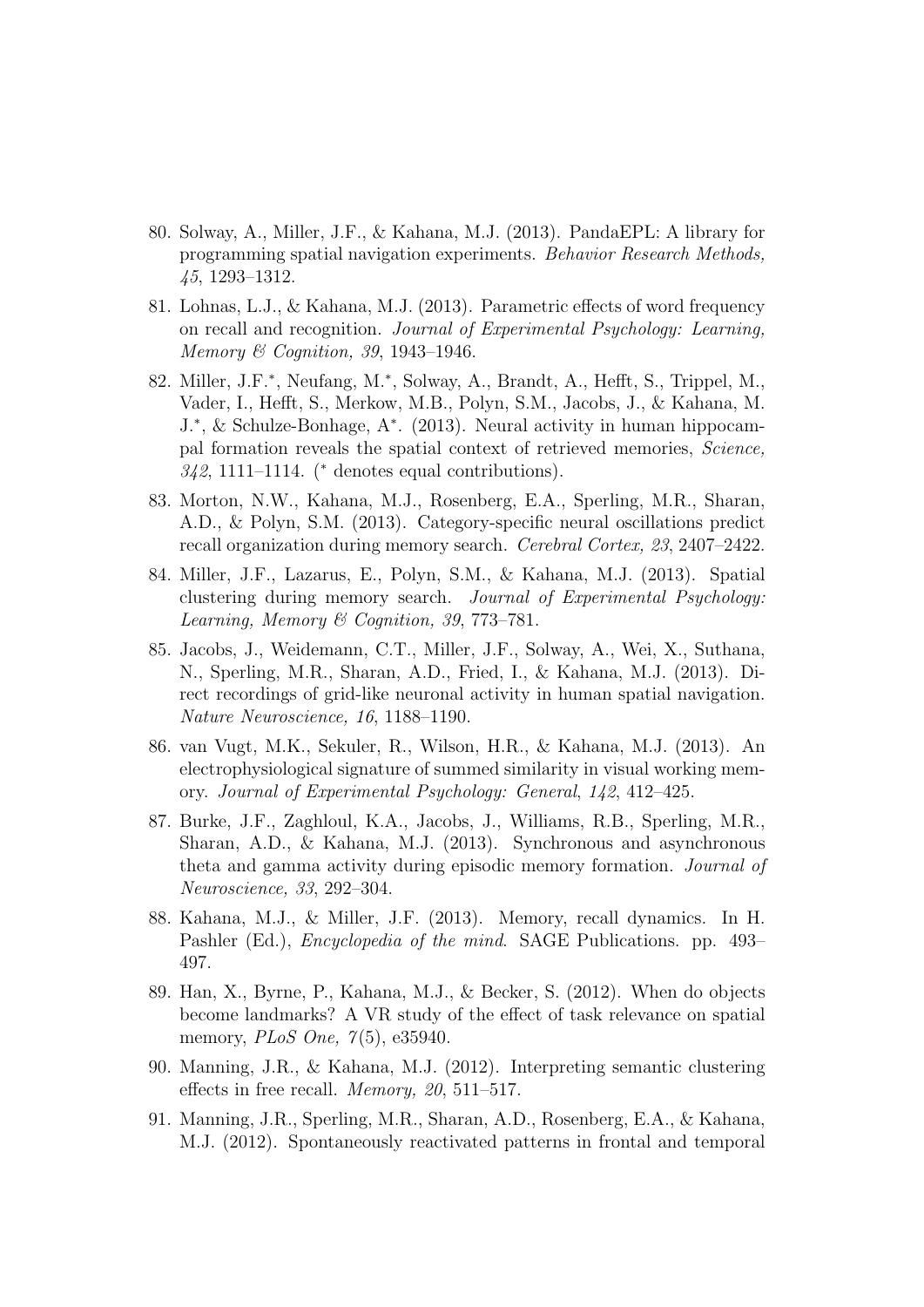lobe predict semantic clustering during memory search. Journal of Neuroscience, 32, 8871–8878.

- 92. Miller, J.F., Weidemann, C.T., & Kahana, M.J. (2012). Recall termination in free recall. Memory & Cognition,  $\lambda$ , 540–550.
- 93. Solway, A., Murdock, B.B., & Kahana, M.J. (2012). Positional and temporal clustering in serial order memory. Memory & Cognition,  $40(2)$ , 177– 190.
- 94. van der Meij, R., Kahana, M.J., & Maris, E. (2012). Phase-amplitude coupling in human ECoG is spatially distributed and phase diverse. Journal of Neuroscience, 32, 111–123.
- 95. Lega, B.C., Jacobs, J., & Kahana, M.J. (2012). Human hippocampal theta oscillations and the formation of episodic memories. Hippocampus,  $22(4)$ , 748–761.
- 96. Zaghloul, K.A., Weidemann, C.T., Lega, B.C., Jaggi, J., Baltuch, G.H., & Kahana, M.J. (2012). Neuronal activity in the human subthalamic nucleus encodes decision conflict during action selection.Journal of Neuroscience, 32, 2453–2460.
- 97. Lega, B.C., Kahana, M.J., Jaggi, J. Baltuch, G.H., & Zaghloul, K.A. (2011). Neuronal and oscillatory activity during reward processing in the human ventral striatum. Neuroreport, 22, 795–800.
- 98. Lohnas, L.J., Polyn, S.M., & Kahana, M.J. (2011). Contextual variability in free recall. Journal of Memory and Language,  $64(3)$ , 249–255.
- 99. Manning, J.R., Polyn, S.M., Baltuch, G.H., Litt, B., & Kahana, M.J. (2011). Oscillatory patterns in temporal lobe reveal context reinstatement during memory search. *Proceedings of the National Academy of Sciences*, USA, 108 (31), 12893–12897.
- 100. Maris, E., van Vugt, M.K., & Kahana, M.J. (2011). Spatially Distributed Patterns of Oscillatory Coupling between High-Frequency Amplitudes and Low-Frequency Phases in Human iEEG. NeuroImage, 54, 836–850.
- 101. Polyn, S.M., Erlikhman, G., & Kahana, M.J. (2011). Semantic cuing and the scale-insensitivity of recency and contiguity. Journal of Experimental Psychology: Learning, Memory and Cognition, 37, 766–775.
- 102. Jacobs, J., Kahana, M.J., Ekstrom, A.D., Mollison, M.V., & Fried, I. (2010). A sense of direction in human entorhinal cortex. Proceedings of the National Academy of Sciences, 107, 6487–6492.
- 103. Sederberg, P.B., Miller, J.F., Howard, M.W., & Kahana, M.J. (2010). The temporal contiguity effect predicts episodic memory performance. Memory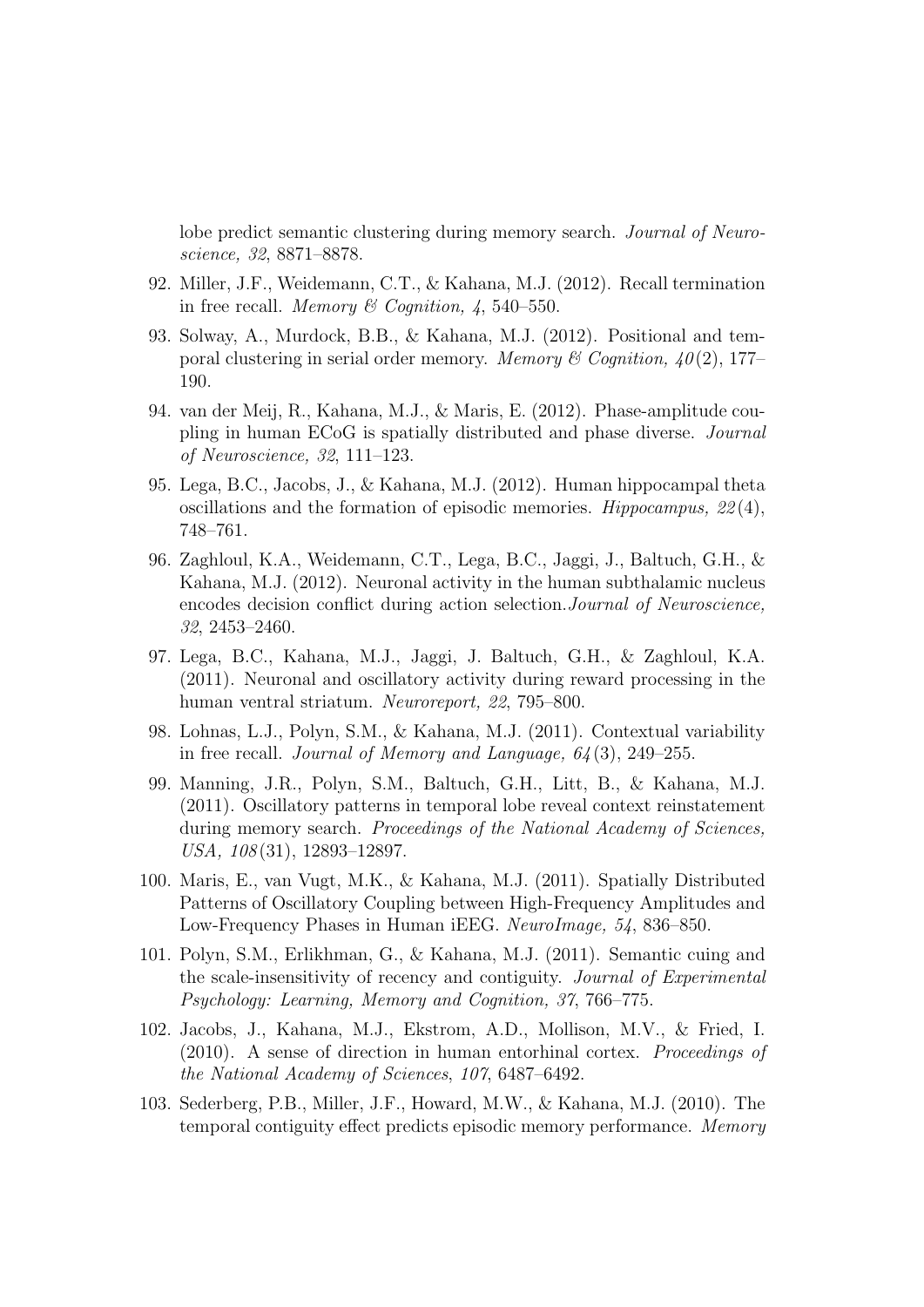& Cognition, 38, 689–699.

- 104. Jacobs, J. & Kahana, M.J. (2010). Direct brain recordings fuel advances in cognitive electrophysiology. Trends in Cognitive Science, 4, 162–171.
- 105. van Vugt, M.K., Schulze-Bonhage, A., Litt, B., Brandt, A., & Kahana, M.J. (2010). Hippocampal gamma oscillations increase with working memory load, Journal of Neuroscience, 30, 2694–2699.
- 106. Kahana, M.J., Mollison, M.V., & Addis, K.M. (2010). Positional cues in serial learning: The spin-list technique. Memory & Cognition, 38, 92-101.
- 107. Viswanathan, S., Perl, D.R., Visscher, K.M., Kahana, M.J., & Sekuler, R. (2010). Homogeneity computation: How interitem similarity in visual short term memory alters recognition. Psychonomic Bulletin  $\mathcal{B}$  Review,  $17(1), 59-65.$
- 108. Solway, A., Geller, A.S., Sederberg, P.B., & Kahana, M.J. (2010). PyParse: A semiautomated system for scoring spoken recall data. Behavior Research Methods, 42, 141–147.
- 109. Galster, M., Kahana, M.J., Wilson, H.R., & Sekuler, R. (2009). Identity modulates short-term memory for facial emotion. Cognitive, Affective, and Behavioral Neuroscience, 9, 973–984.
- 110. Howard, M.W., Sederberg, P. B., & Kahana, M. J. (2009). Reply to Farrell and Lewandowsky: Recency-contiguity interactions predicted by the temporal context model. Psychonomic Bulletin & Review, 15, 973–984.
- 111. Huang, J., Kahana, M.J., & Sekuler, R. (2009). A task-irrelevant stimulus attribute affects perception and short-term memory. Memory  $\mathcal C$  Cognition, 37, 1088–1102.
- 112. Jacobs, J., Korolev, I.O., Caplan, J.B., Ekstrom, A.D., Litt, B., Baltuch, G.H., Fried, I., Schulze-Bonhage, A., Madsen, J.F., & Kahana, M.J. (2009). Right-Lateralized brain oscillations in human spatial navigation. Journal of Cognitive Neuroscience, 25, 824–836.
- 113. Weidemann, C.T., Mollison, M.V., & Kahana, M.J. (2009). Electrophysiological correlates of high-level perception during spatial navigation. Psychonomic Bulletin & Review, 16, 313–319.
- 114. van Vugt, M.K., Schulze-Bonhage, A., Sekuler, R., Litt, B., Brandt, A., Baltuch, G.H., & Kahana, M.J. (2009). Intracranial electroencephalography reveals two distinct similarity effects during item recognition. Brain Research, 1299, 33–44.
- 115. Manning, J.R., Jacobs, J., Fried, I., & Kahana, M.J. (2009). Broadband shifts in LFP power spectra are correlated with single-neuron spiking in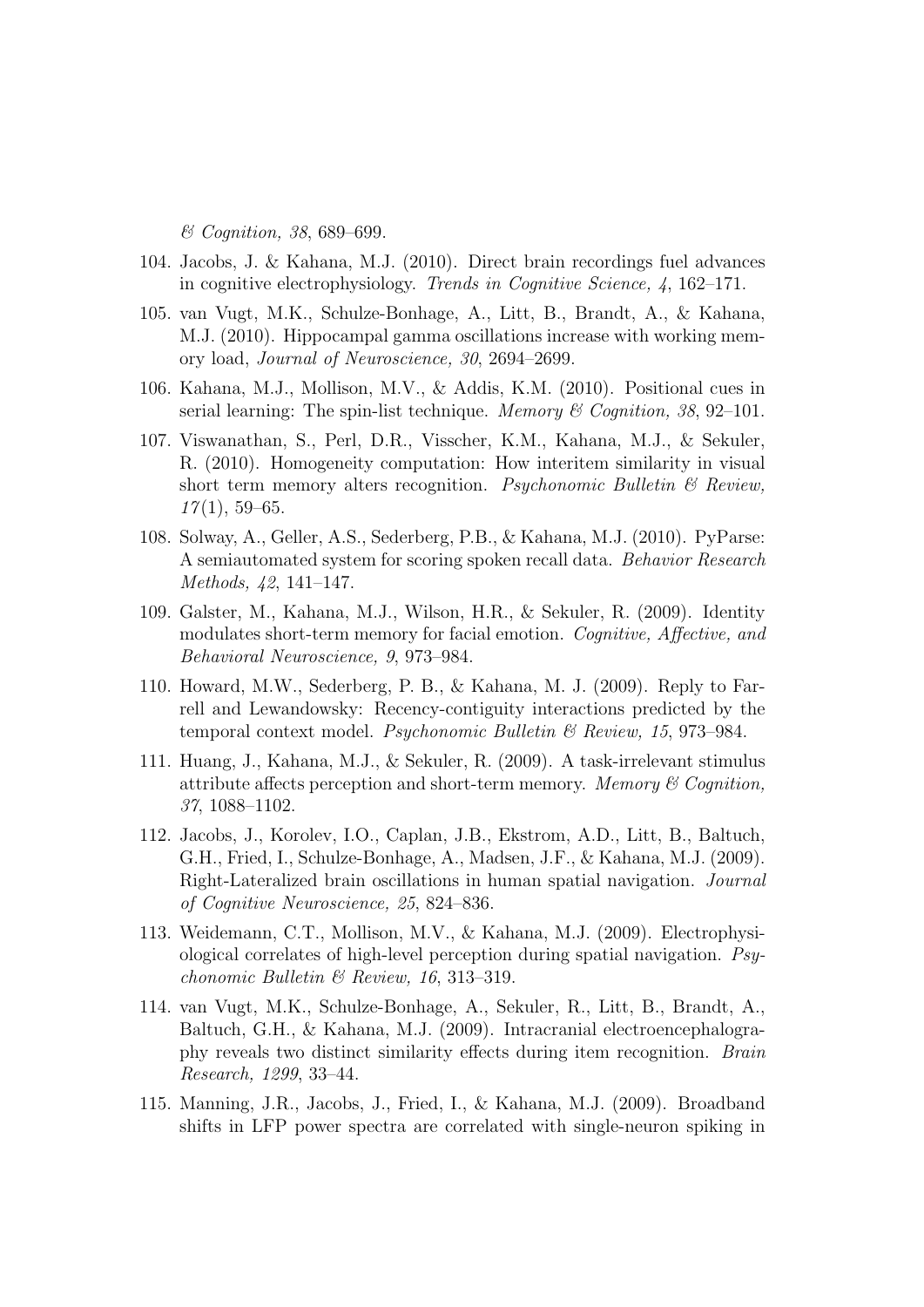humans. Journal of Neuroscience, 29, 13613–13620.

- 116. Jacobs, J., & Kahana, M.J. (2009). Neural representations of individual stimuli in humans revealed by gamma-band ECoG activity. Journal of Neuroscience, 29, 10203–10214.
- 117. Polyn, S.M., Norman, K.A., & Kahana, M.J. (2009). Task context and organization in free recall. Neuropsychologia, 47, 2158–2163.
- 118. Seligman, M.E.P., & Kahana, M.J. (2009). Unpacking intuition: A conjecture. Perspectives on Psychological Science, 4 (4), 399–402.
- 119. Zaghloul, K.A., Blanco, J.A., Weidemann, C.T., McGill, K., Jaggi, J.L. Baltuch, G.H., & Kahana, M.J. (2009). Human Substantia Nigra encodes unexpected financial rewards. Science, 323, 1496–1499.
- 120. Polyn, S.M., Norman, K.A., & Kahana, M.J. (2009). A context maintenance and retrieval model of organizational processes in free recall. Psychological Review, 116, 129–156.
- 121. Visscher, K.M., Kahana, M.J., & Sekuler, R. (2009). Trial-to-trial carryover in auditory short-term memory. Journal of Experimental Psychology: Learning, Memory and Cognition, 4, 893–912.
- 122. Agam, Y., Hyun, J.S., Danker, J., Zhou, F., Kahana, M.J., & Sekuler, R. (2009). Early neural signatures of visual short-term memory. NeuroImage, 2, 531–536.
- 123. Kahana, M.J., Sederberg, P.B., & Howard, M.W. (2008). Putting shortterm memory into context: Reply to Usher and colleagues (2008). (Postscript: Howard, M. W., Kahana, M. J., and Sederberg, P. B. Distinctions between temporal context and short-term store.) Psychological Review, 115, 1119– 1126.
- 124. Sederberg, P.B., Howard, M.W., & Kahana, M.J. (2008). A context-based theory of recency and contiguity in free recall. Psychological Review, 115, 893–912.
- 125. Pantelis, P.C., van Vugt, M.K., Sekuler, R., Wilson, H.R., & Kahana, M.J. (2008). Why are some people's names easier to learn than others? The effects of similarity on memory for face-name associations. Memory & Cognition, 36, 1182–1195.
- 126. Danker, J., Hwang-Grodzins, G., Gauthier, L.V., Geller, A.S., Kahana, M.J., & Sekuler, R. (2008). Characterizing the ERP old-new effect in a short-term memory task Psychophysiology, 45, 784–793.
- 127. Serruya, M.D., & Kahana, M.J. (2008). Techniques and Devices to Restore Cognition. Behavioral Brain Research, 192, 149–165.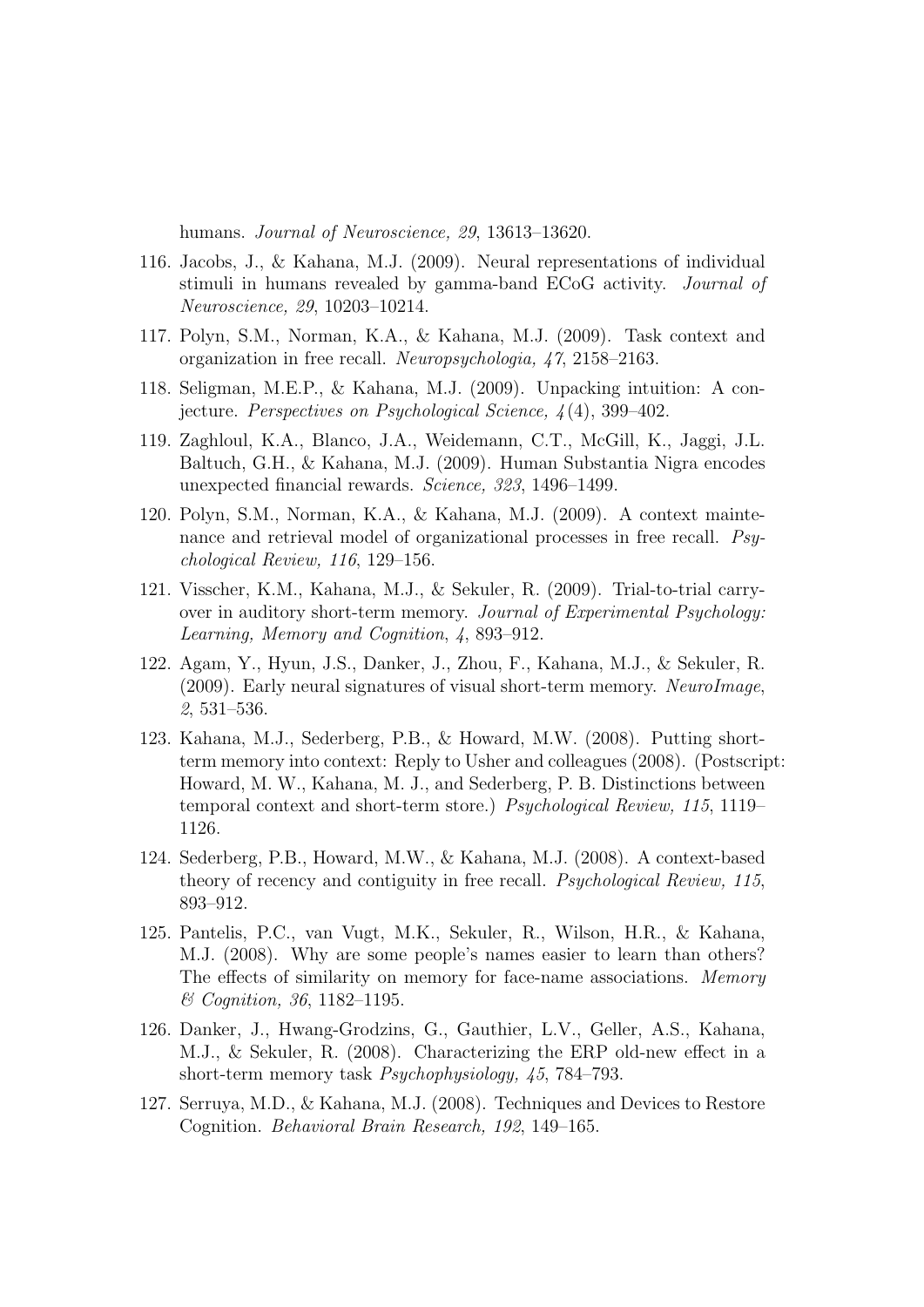- 128. Golomb J.D., Peelle J.E., Addis, K.M., Kahana, M.J., & Wingfield A.W. (2008). Effects of Adult Aging on Utilization of Temporal and Semantic Associations during Free and Serial Recall. Memory & Cognition, 36, 947– 956.
- 129. Yotsumoto, Y., McLaughlin, C., Kahana, M.J., & Sekuler, R. (2008). Recognition and position information in working memory for visual textures. Memory & Cognition, 36, 282–294.
- 130. Davis, O., Geller, A.S., Rizzuto, D.S., & Kahana, M.J. (2008). Temporal associative processes revealed by intrusions in paired-associate recall. Psychonomic Bulletin & Review, 15, 64–69.
- 131. Polyn, S.M., & Kahana, M.J. (2008). Memory search and the neural representation of context. Trends in Cognitive Science, 12, 24–30.
- 132. Kahana, M.J., Howard, M.W., & Polyn, S. M. (2008). Associative Processes in Episodic Memory. H.L. Roedger (Ed.) Learning and Memory - A Comprehensive Reference. Elsevier.
- 133. Sekuler, R., & Kahana, M.J. (2007). A stimulus-oriented approach to memory. Current Directions in Psychological Science, 16, 305–310.
- 134. Geller, A.S., Schleifer, I., Sederberg, P.B., Jacobs, J., & Kahana, M.J. (2007). PyEPL: A Cross-Platform Experiment Programming Library Behavior Research Methods, 39(4).
- 135. Sederberg, P.B., Schulze-Bonhage, A., Madsen, J.R., Bromfield, E.B., Litt, B., Brandt, A., & Kahana, M.J. (2007). Theta and gamma oscillations distinguish true from false memories. Psychological Science, 18, 927–932.
- 136. Kimball, D.R., Smith, T.A., & Kahana, M.J. (2007). The fSAM model of false recall. Psychological Review, 114, 954–993.
- 137. Howard, M.W., Venkatadass, V., Norman, K.A., & Kahana, M.J. (2007). Associative Processes in Immediate Recency. Memory & Cognition, 35, 1698–1709.
- 138. Ekstrom, A.D., Viskontas, I., Kahana, M.J., Jacobs, J., Upchurch, K., Bookheimer, S., & Fried, I. (2007). Contrasting roles of neural firing rate and local field potentials in human memory. Hippocampus, 17, 606–617.
- 139. Kahana, M.J., Zhou, F., Geller, A.S., & Sekuler, R. (2007). Lure-similarity affects visual episodic recognition: Detailed tests of a noisy exemplar model. Memory & Cognition, 35, 1222–1232.
- 140. Yotsumoto, Y., Kahana, M.J., Wilson, H.R., & Sekuler, R. (2007). Recognition memory for realistic synthetic faces. Memory  $\mathcal C$  Cognition, 35, 1233– 1244.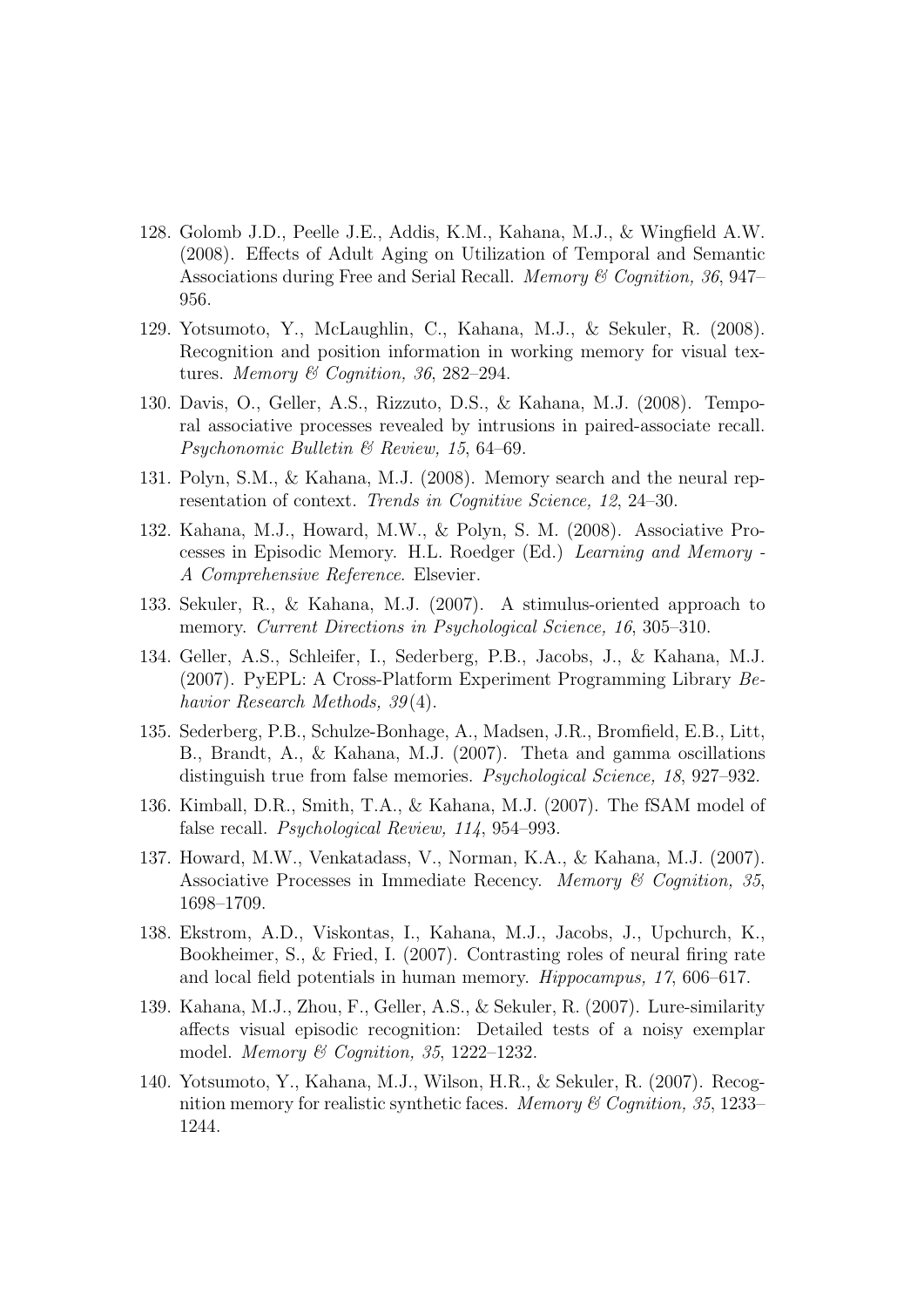- 141. Newman, E.L., Caplan, J.B., Kirschen, M.P., Korolev, I.O., Sekuler, R., & Kahana, M.J. (2007). Learning your way around town: Virtual taxi drivers reveal the secrets of navigational learning. Cognition, 104, 231–253.
- 142. van Vugt, M.K., Sederberg, P.B., & Kahana, M.J. (2007). Comparison of spectral analysis methods for characterizing brain oscillations. J. Neuroscience Methods, 162, 49–63.
- 143. Visscher, K.A., Kaplan, E., Kahana, M.J., & Sekuler, R. (2007). Auditory short-term memory behaves like visual short-term memory. PLOS Biology, 5, 662–672.
- 144. Monaco, J., Abbott, L., & Kahana, M.J. (2007). Lexico-Semantic structure and the word-frequency effect. Learning and Memory, 14, 204–213.
- 145. Jacobs, J., Kahana, M.J., Ekstrom, A.D., & Fried, I. (2007). Brain oscillations synchronize single-neuron activity in humans, Journal of Neuroscience, 27, 3839–3844.
- 146. Howard, M.W., Addis, K. M., Jing, B., & Kahana, M.J. (2007). Semantic structure and episodic memory. In McNamara, D., Landauer, T., Dennis, S. and Kintsch, W. Editors, LSA: A road to meaning, Earlbaum, Mahwah, N.J., pp. 121–141.
- 147. Sederberg, P.B., Schulze-Bonhage, A., Madsen, J.R., Bromfield, E.B., Mc-Carthy, D.C., Brandt, A., Tully, M.S., & Kahana, M.J. (2006). Hippocampal and neocortical gamma oscillations predict memory formation in humans. Cerebral Cortex, 17, 1190–1196.
- 148. Sekuler, R., McLaughlin, C., Kahana, M.J., Wingfield, A.W., & Yotsumoto, Y. (2006). Short-term visual recognition and temporal order memory are both well-preserved in aging. Psychology and Aging, 21, 632–637.
- 149. Howard, M.W., Kahana, M.J., & Wingfield, A.W. (2006). Aging and contextual binding: modeling recency and lag-recency effects with the Temporal Context Model. Psychonomic Bulletin & Review, 13, 439-445.
- 150. Sederberg, P.B., Gauthier, L.V., Terushkin, V., Miller, J.F., Barnathan, J.A., & Kahana, M.J. (2006). Oscillatory Correlates of the Primacy Effect in Episodic Memory. NeuroImage, 32, 1422–1431.
- 151. Jacobs, J., Hwang, G., Curran, T., & Kahana, M.J. (2006). EEG oscillations and recognition memory: Theta correlates of memory retrieval and decision making. NeuroImage, 32, 978–987.
- 152. Zaromb, F.M., Howard, M.W., Dolan, E.D., Sirotin, Y.B., Tully, M., Wingfield, A.W., & Kahana, M.J. (2006). Temporal associations and prior list intrusions in free recall. Journal of Experimental Psychology: Learning, Memory and Cognition, 32, 792–804.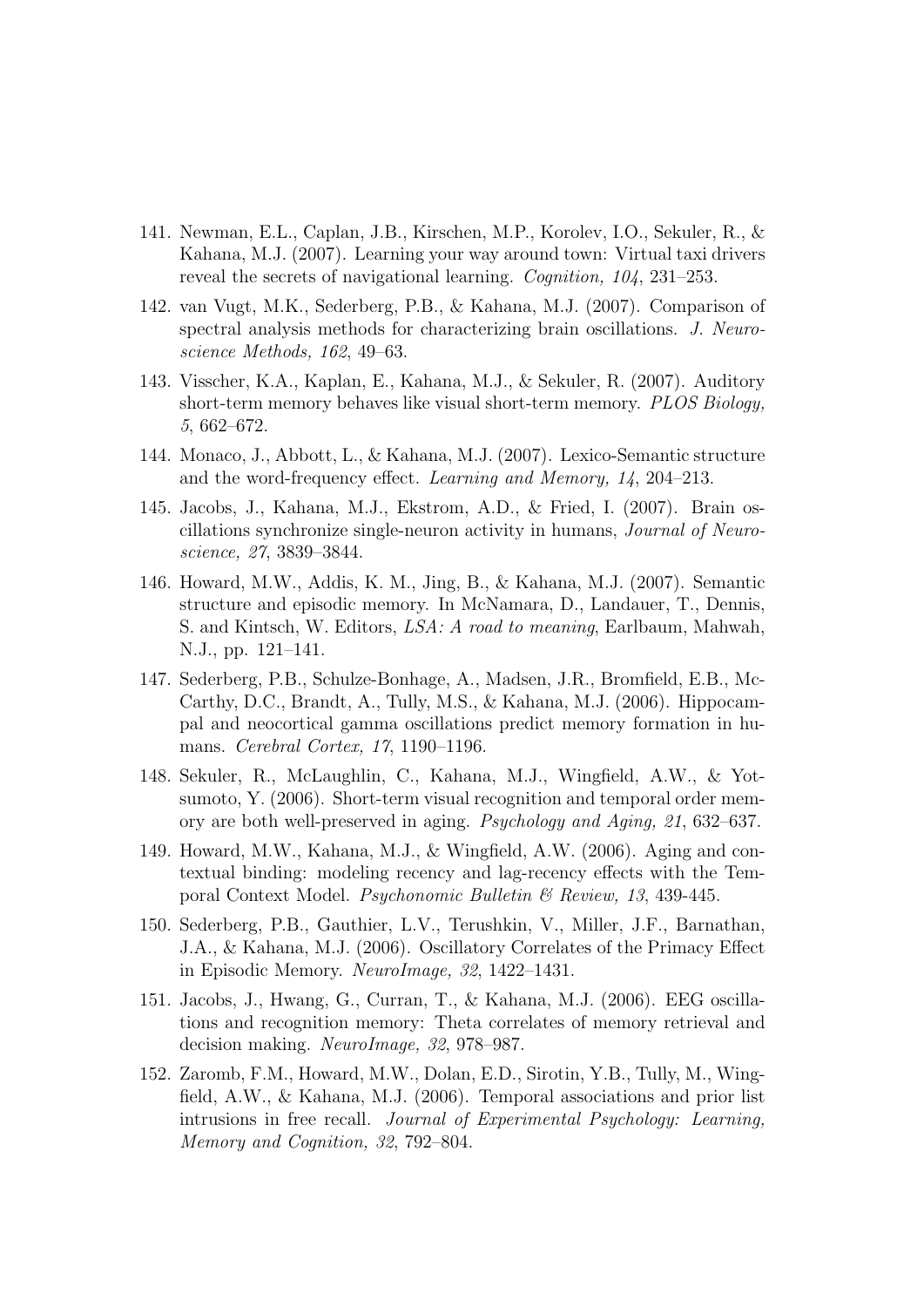- 153. Kahana, M.J. (2006). The cognitive correlates of human brain oscillations. Journal of Neuroscience, 26, 1669–1672
- 154. Rizzuto, D.S., Madsen, J.R., Bromfield, E., Schulze-Bonhage, A., & Kahana, M.J. (2006). Phase dynamics of neocortical oscillations during working memory. NeuroImage, 31, 1352–1358.
- 155. Raghavachari, S., Lisman, J.E., Tully, M., Madsen, J.R., Bromfield, E.B., & Kahana, M.J. (2006). Theta oscillations in human cortex during a working memory task: evidence for local generators. Journal of Neurophysiology, 95, 1630–1638.
- 156. Hwang, G., Jacobs, J., Geller, A.S., Danker, J., Sekuler, R., & Kahana, M.J. (2005). EEG Correlates of Subvocal Rehearsal in Working Memory. Behavioral and Brain Functions, 1–20.
- 157. Sirotin, Y.B., Kimball, D., & Kahana, M. J. (2005). Going beyond a single list: Semantic-episodic interactions in a large-scale model of episodic recall. Psychonomic Bulletin & Review, 12, 787–805.
- 158. Kahana, M.J., Rizzuto, D.S., & Schneider, A.R. (2005). Theoretical correlations and measured correlations: Relating recognition and recall in four distributed memory models. Journal of Experimental Psychology: Learning, Memory and Cognition, 5, 933–953.
- 159. Ekstrom, A.D., Caplan, J.B., Ho, E., Shattuck, K., Fried, I., & Kahana, M.J. (2005). Human Hippocampal Theta Activity During Virtual Navigation. Hippocampus, 15, 881–889.
- 160. Schwartz, G., Howard, M.W., Jing, B., & Kahana, M.J. (2005). Shadows of the past: Temporal retrieval effects in recognition memory. Psychological Science, 16, 898–904.
- 161. Klein, K., Addis, K.M., & Kahana, M.J. (2005). A comparative analysis of serial and free recall. Memory & Cognition, 33, 833–839.
- 162. Kahana, M.J., & Howard, M.W. (2005). Spacing and lag effects in free recall of pure lists. Psychonomic Bulletin  $\mathcal B$  Review, 12, 159–164.
- 163. Kahana, M.J., Dolan, E., Sauder, C., & Wingfield, A.W. (2005). Intrusions in Episodic Recall: Age Differences in Editing of Overt Responses. Journal of Gerontology, 60, 92–97.
- 164. Sekuler, R., Kahana, M.J., McLaughlin, C., Golomb, J., & Wingfield, A.W. (2005). Preservation of episodic visual recognition memory in aging. Experimental Aging Research, 31, 1–13.
- 165. Addis, K.M., & Kahana, M.J. (2004). Decomposing serial learning: What is missing from the learning curve? *Psychonomic Bulletin*  $\mathcal{B}$  *Review, 11*,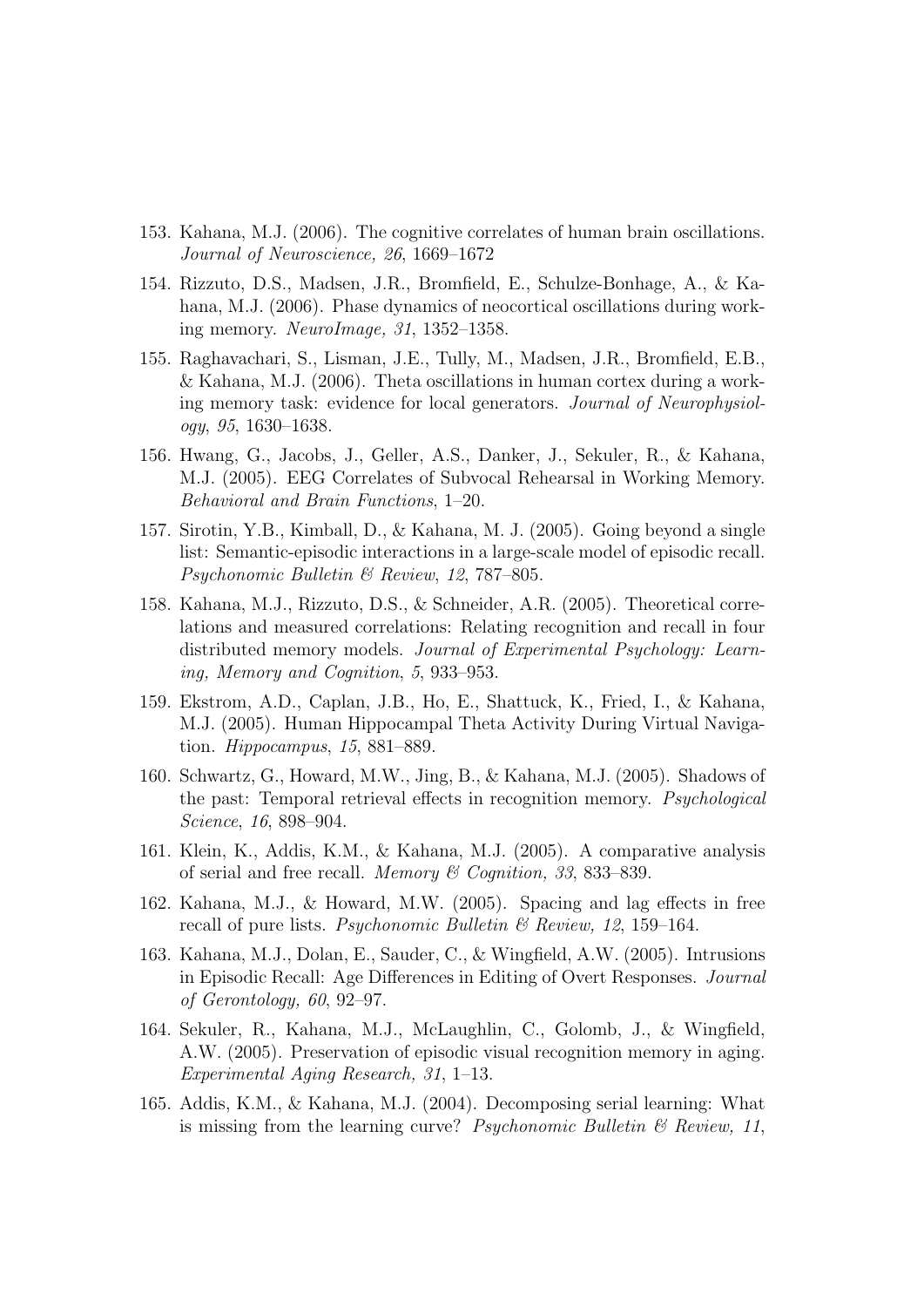118–124.

- 166. Zhou, F., Kahana, M.J., & Sekuler, R. (2004). Episodic memory for visual textures: A roving probe gathers some memory. Psychological Science, 15, 112–118.
- 167. Sederberg, P.B., Kahana, M.J., Donner, E., & Madsen, J.R. (2003). Theta and Gamma Oscillations During Encoding Predict Subsequent Recall. Journal of Neuroscience, 23, 10809–10814.
- 168. Cantero, J.L., Atienza, M., Stickgold, R., Kahana, M.J., Madsen, J.R., & Kocsis, B. (2003). REM sleep-dependent theta waves in the human hippocampus and neocortex. *Journal of Neuroscience*, 34, 10897–10903.
- 169. Howard, M.W., Rizzuto, D.S., Caplan, J.B., Madsen, J.R., Lisman, J., Aschenbrenner-Scheibe, R., Schulze-Bonhage, A., & Kahana, M.J. (2003). Gamma oscillations correlate with working memory load in humans. Cerebral Cortex,  $13(12)$ , 1369–1374.
- 170. Ekstrom, A.D., Kahana, M.J., Caplan, J.B., Fields, T.A., Isham, E.A., Newman, E.L., & Fried, I. (2003). Cellular networks underlying human spatial navigation. Nature, 425, 184–187.
- 171. Caplan, J.B., Madsen, J.R., Schulze-Bonhage, A., Aschenbrenner-Scheibe, R., Newman, E.L., & Kahana, M.J. (2003). Human theta oscillations related to sensorimotor integration and spatial learning. Journal of Neuroscience, 23, 4726–4736.
- 172. Rizzuto, D.S., Madsen, J.R., Bromfield, E., Schulze-Bonhage, A., Seelig, D., Aschenbrenner-Scheibe, R., & Kahana, M.J. (2003). Reset of human neocortical oscillations during a working Memory task. Proceedings of the National Academy of Sciences, 100, 7931–7936.
- 173. Kahana, E., Lovegreen, L., Kahana, B., & Kahana, M.J. (2003). Person, environment, and person-environment fit as influences on residential satisfaction of elders. Environment and Behavior, 35, 434–453.
- 174. Wingfield, A.W., & Kahana, M.J. (2002). The dynamics of memory retrieval in older adults. Canadian Journal of Experimental Psychology, 56, 187–199.
- 175. Kahana, M.J. (2002). Associative symmetry and memory theory. Memory & Cognition, 30, 823–840.
- 176. Kahana, M.J., & Caplan, J.B. (2002). Associative Asymmetry in Probed Recall of Serial Lists. Memory & Cognition, 30, 841–849.
- 177. Kahana, M.J., & Sekuler, R. (2002). Recognizing spatial patterns: A noisy exemplar approach. Vision Research, 42, 2177–2192.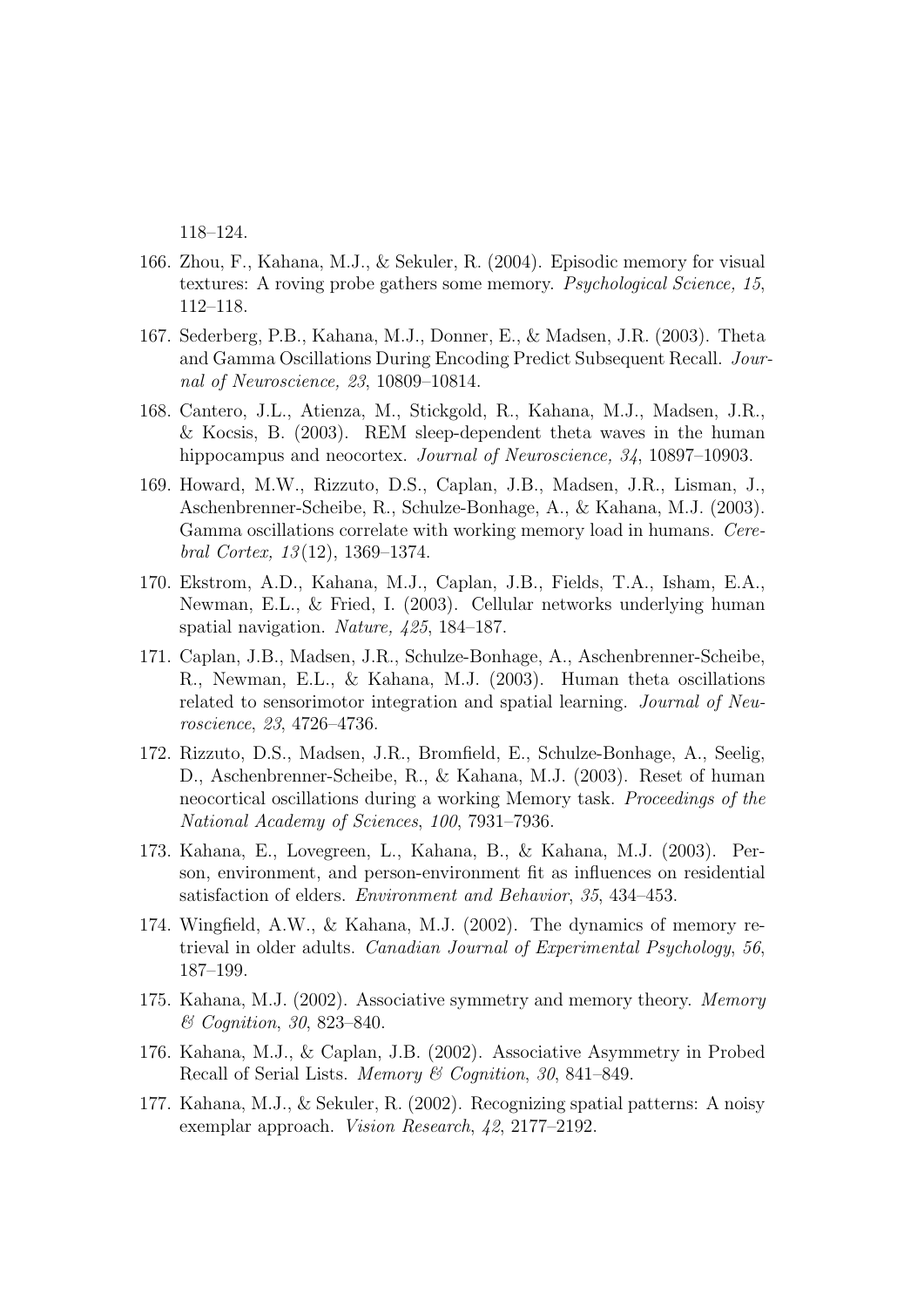- 178. Howard, M.W., & Kahana, M.J. (2002). A distributed representation of temporal context. Journal of Mathematical Psychology, 46, 269–299.
- 179. Kahana, M.J., Howard, M.H., Zaromb, F., & Wingfield, A.W. (2002). Age dissociates recency and lag-recency effects in free recall. Journal of Experimental Psychologhy: Learning, Memory and Cognition, 28, 530–540.
- 180. Howard, M.W., & Kahana, M.J. (2002). When does semantic similarity help episodic retrieval? *Journal of Memory and Language*, 46, 85–98.
- 181. Kahana, M.J., Seelig, D., & Madsen, J.R. (2001). Theta Returns. Current Opinion in Neurobiology, 11, 739–744.
- 182. Caplan, J.B., Madsen, J.R., Raghavachari, S., & Kahana, M.J. (2001). Distinct patterns of brain oscillations underlie two basic parameters of human maze learning. Journal of Neurophysiology, 86, 368–380.
- 183. Rizzuto, D.S., & Kahana, M.J. (2001). An autoassociative model of pairedassociate learning. Neural Computation, 13, 2075–2092.
- 184. Raghavachari, S., Kahana, M.J., Rizzuto, D.S., Caplan, J.B., Kirschen, M.P., Bourgeois, B., & Lisman, J. (2001). Gating of human theta oscillations by a working memory task. Journal of Neuroscience, 21, 3175–3183.
- 185. Lisman, J., Jensen, O., & Kahana, M.J. (2001). Towards a physiological explanation of the behavioral data on human memory: the role of thetagamma oscillations and NMDAR-dependent LTP. In Holscher, C. (Ed.) Neural Mechanisms of Memory Formation. Cambridge University Press, N.Y., pp. 195–223.
- 186. Kirschen, M.P., Kahana, M.J., Sekuler, R., & Burack, B. (2000). Optic flow aids learning in virtual environments. Perception, 29, 801–818.
- 187. Kahana, M.J., & Wingfield, A.W. (2000). A functional relation between learning and organization in free recall. Psychonomic Bulletin  $\mathcal B$  Review, 7, 516–521.
- 188. Kahana, M.J., & Jacobs, J. (2000). Inter-response times in serial recall: Effects of intra-serial repetition. Journal of Experimental Psychology: Learning, Memory and Cognition, 26, 1188–1197.
- 189. Rizzuto, D.S., & Kahana, M.J. (2000). Associative Symmetry vs. Independent Associations. Neurocomputing, 32, 973–978.
- 190. Caplan, J.B., Kahana, M.J., Sekuler, R., Kirschen, M.P., & Madsen, J.R. (2000). Task dependence of human theta: the case for multiple cognitive functions. Neurocomputing, 32, 659–665.
- 191. Kahana, M.J. (2000). Contingency Analyses of Human Memory. In E. Tulving and F.I.M. Craik (Eds.) The Oxford Handbook of Memory. Oxford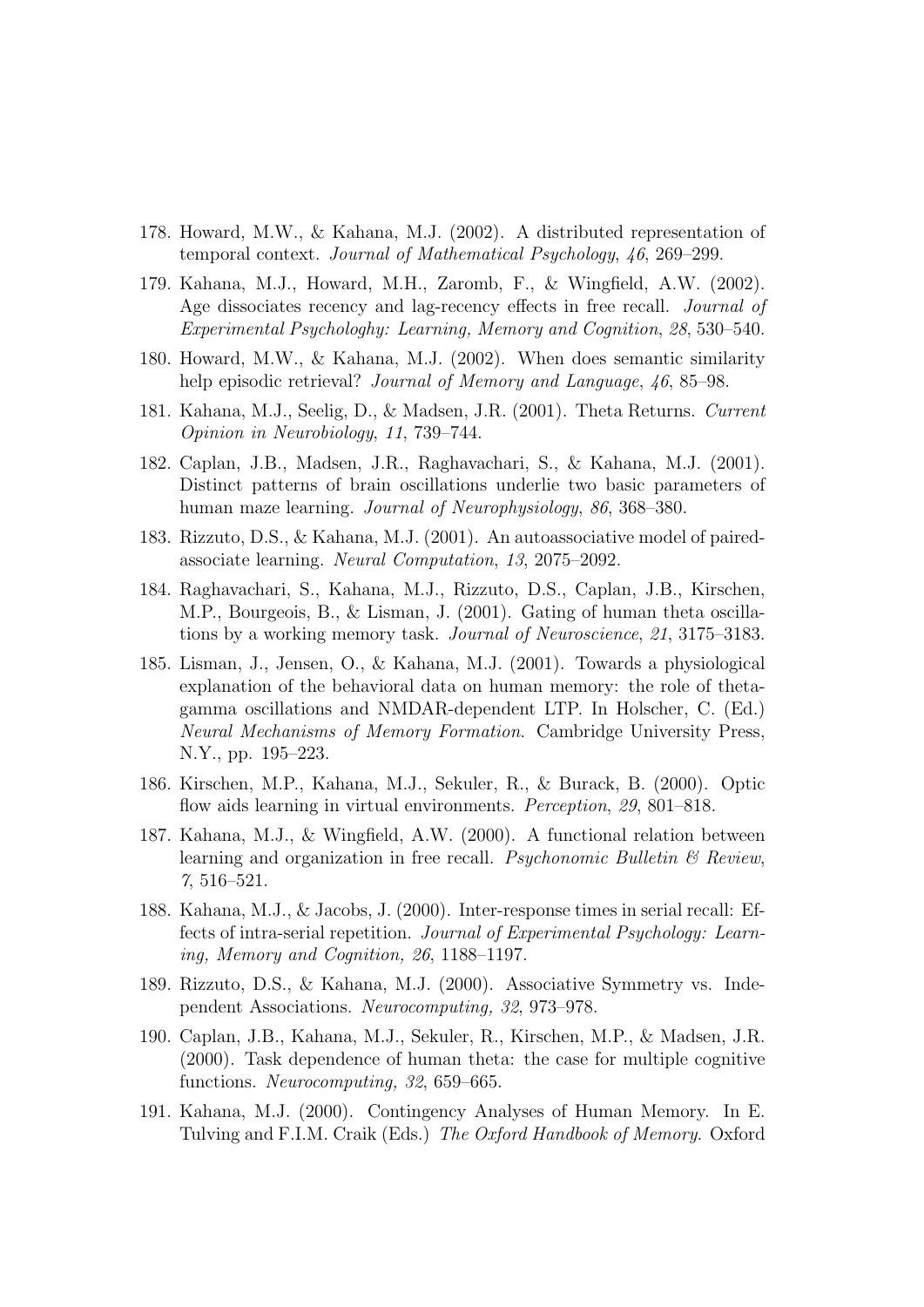University Press. pp. 59–72.

- 192. Kahana, M.J., & Loftus, G. (1999). Response time versus Accuracy in Human Memory. In R. Sternberg (Ed.) The Nature of Cognition, MIT Press, MA, pp. 323–384.
- 193. Howard, M.W., & Kahana, M.J. (1999). Contextual variability and serial position effects in free recall. Journal of Experimental Psychology: Learning, Memory and Cognition, 25, 923–941.
- 194. Kahana, M.J., Sekuler, R., Caplan, J.B., Kirschen, M.P., & Madsen, J.R. (1999). Intracranial recordings reveal task-dependent changes in theta oscillations during virtual maze navigation by human subjects. Nature, 399, 781–784.
- 195. Kahana, M.J., Caplan, J.B., Sekuler, R., & Madsen, J.R. (1999). Using intracranial recordings to study theta: Response to J. O'Keefe and N. Burgess (1999). Trends in Cognitive Science, 3, 406–407.
- 196. Wingfield, A.W., Lindfield, K., & Kahana, M.J. (1998). Adult age differences in the temporal characteristics of category free recall. Psychology and Aging, 13, 256–266.
- 197. Chance, F.S., & Kahana, M.J. (1997). Testing the role of associative interference and compound cues in sequence memory. In Bower, J. (Ed.) Computational Neuroscience, Trends in research. Plenum Press, NY. pp. 599–603.
- 198. Kahana, M.J. (1996). Associative retrieval processes in free-recall. Memory & Cognition, 24, 103–109.
- 199. Glatstein, I.Z., Hornstein, M.D., Kahana, M.J., Jackson, K.V., & Friedman, A.J. (1995). The predictive value of discriminatory human chorionic gonadotrophin levels in the diagnosis of implantation outcome in in-vitro fertilization cycles. Fertility and Sterility, 63, 350–356.
- 200. Kahana, M.J., & Bennett, P.J. (1994). Classification and perceived similarity of compound gratings that differ in relative spatial phase. Perception and Psychophysics, 55, 642–656.
- 201. Kahana, M.J., & Greene, R.L. (1993). The effects of spacing on memory for homogeneous lists. Journal of Experimental Psychology: Learning, Memory and Cognition, 19, 159–162.
- 202. Murdock, B.B., & Kahana, M.J. (1993). List-strength and list-length effects: Reply to Shiffrin, Ratcliff, Murnane and Nobel (1993). Journal of Experimental Psychology: Learning, Memory and Cognition, 19, 1450– 1453.